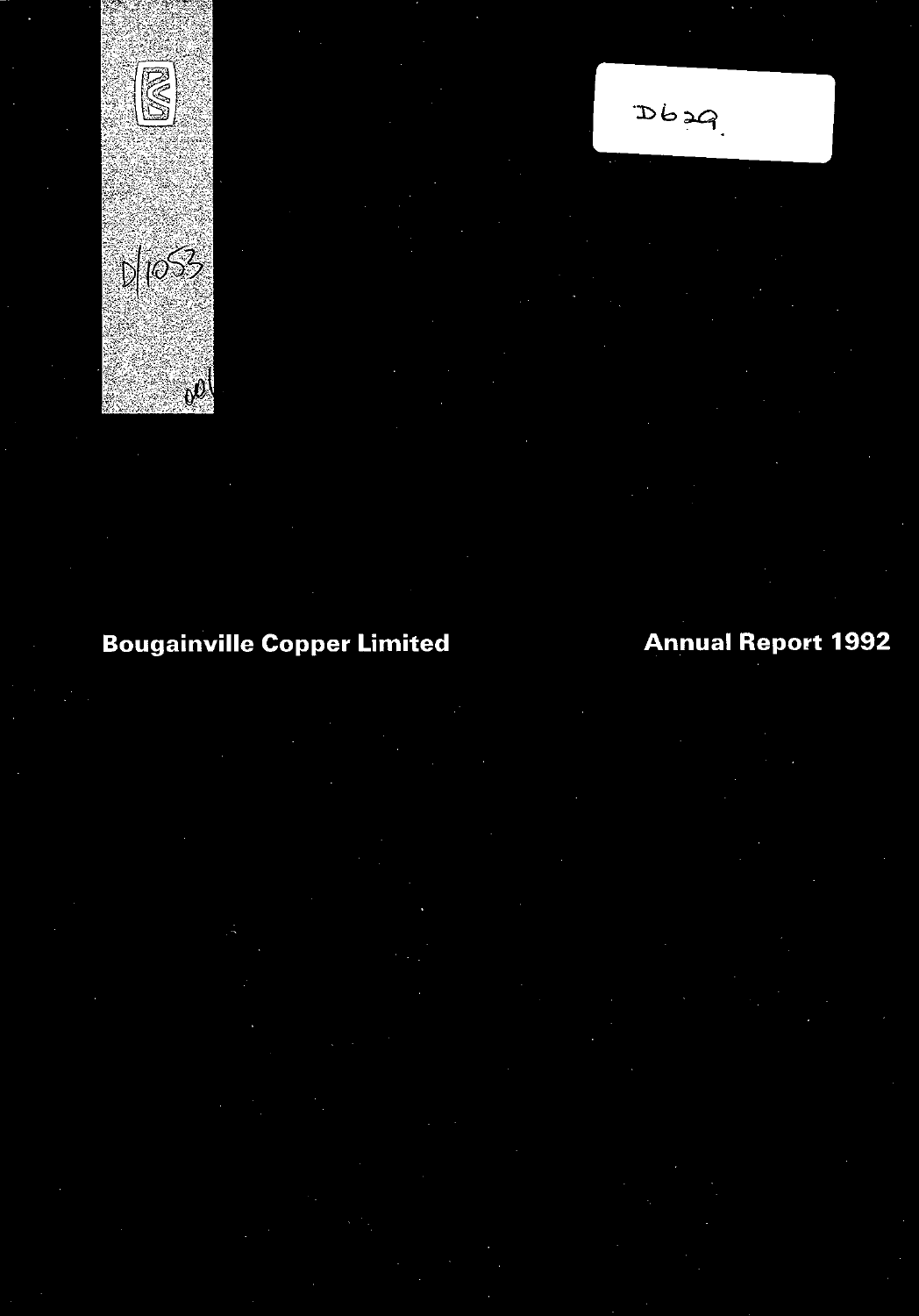#### **Contents** Introduction  $\mathbf{1}$ Year in Brief  $\overline{2}$  $\begin{array}{c} 3 \\ 4 \end{array}$ Chairman's Statement Year in Review Directors' Report & Financial Statements  $5-15$ Declarations  $16$  $\overline{17}$ Corporate Information **Statistical Summary** 18-19 Distribution of Benefits  $20\,$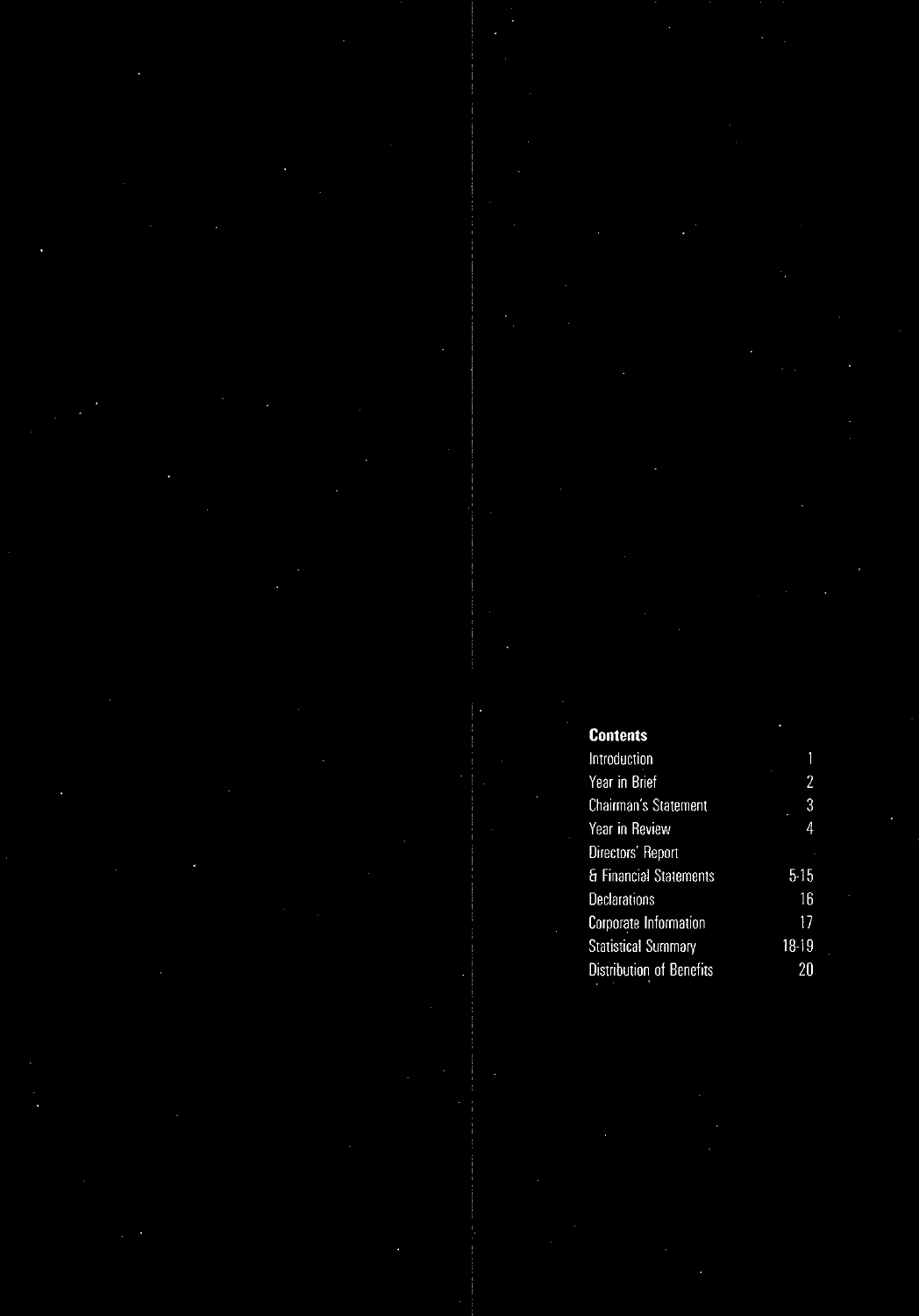

#### **Notice of Meeting**

The Annual General Meeting of Bougainville Copper Limited will be held at 12 noon on Thursday, 29 April, 1993 at The Porr Moresby Travelodge, Hunter St., Porr Moresby, Papua New Guinea. A separate Notice of Meeting is enclosed. All shareholders are cordially invited to attend.

#### **Directors**

M. R. Rayner (Chairman) O. S. Carruthers R. J. Cornelius J. J. Craig P. G. F. Henderson, A.C. I. R. Johnson R. B. Moaina M. P. Togolo O. C. Vernon **Secretary**  A. G. Corren

#### **Bougainville Copper Limited - The Company** Incorporated in Papua New Guinea A.R.B.N. 007 497 889

From 1972 until 19S9 Bougainville Copper Limited operated a large open pit mine and processing facility at Panguna on Bougainville Island in the Norrh Solomons Province of Papua New Guinea producing copper concentrate containing significant quantities of gold and silver. On 15 May, 19S9 production was brought to a halt by militant activity, and it is not possible to forecast a date for recommencement of operations. There have been no company employees on Bougainville Island since March, 1990.

Since inception until cessation of operations on 15 May, 19S9 the mine had produced concentrate containing 3.1 million tonnes of copper, 306 tonnes of gold and 7S3 tonnes of silver. The production had a value of K5.1 billion which represented approximately 44% of Papua New Guinea's exporrs. Contributions to the National government in the form of taxes, duties and dividends were approximately 17% of internally generated Papua New Guinea government revenue over that period. A total of K1 086 million has been contributed to the National government which represents 62% of the net cash generated by the project. In addition, payments to the Norrh Solomons Provincial Government and Panguna landowners amount to K104 million. Further, the company's presence in the Norrh Solomons Province had promoted the development of significant local business enterprises to provide goods

and services required for the mining operation and for the residents of the province.

Company training programs had previously resulted in considerable progress in the localisation of the company's employees and also added significantly to the number of skilled workers elsewhere in the country's work force. At the end of 1992, the company employed 2 people including one citizen of Papua New Guinea.

Bougainville Copper Limited is owned 53.6% by CRA Limited. The Papua New Guinea government owns 19.1% while the remaining 27.3% of the share capital is held by public shareholders.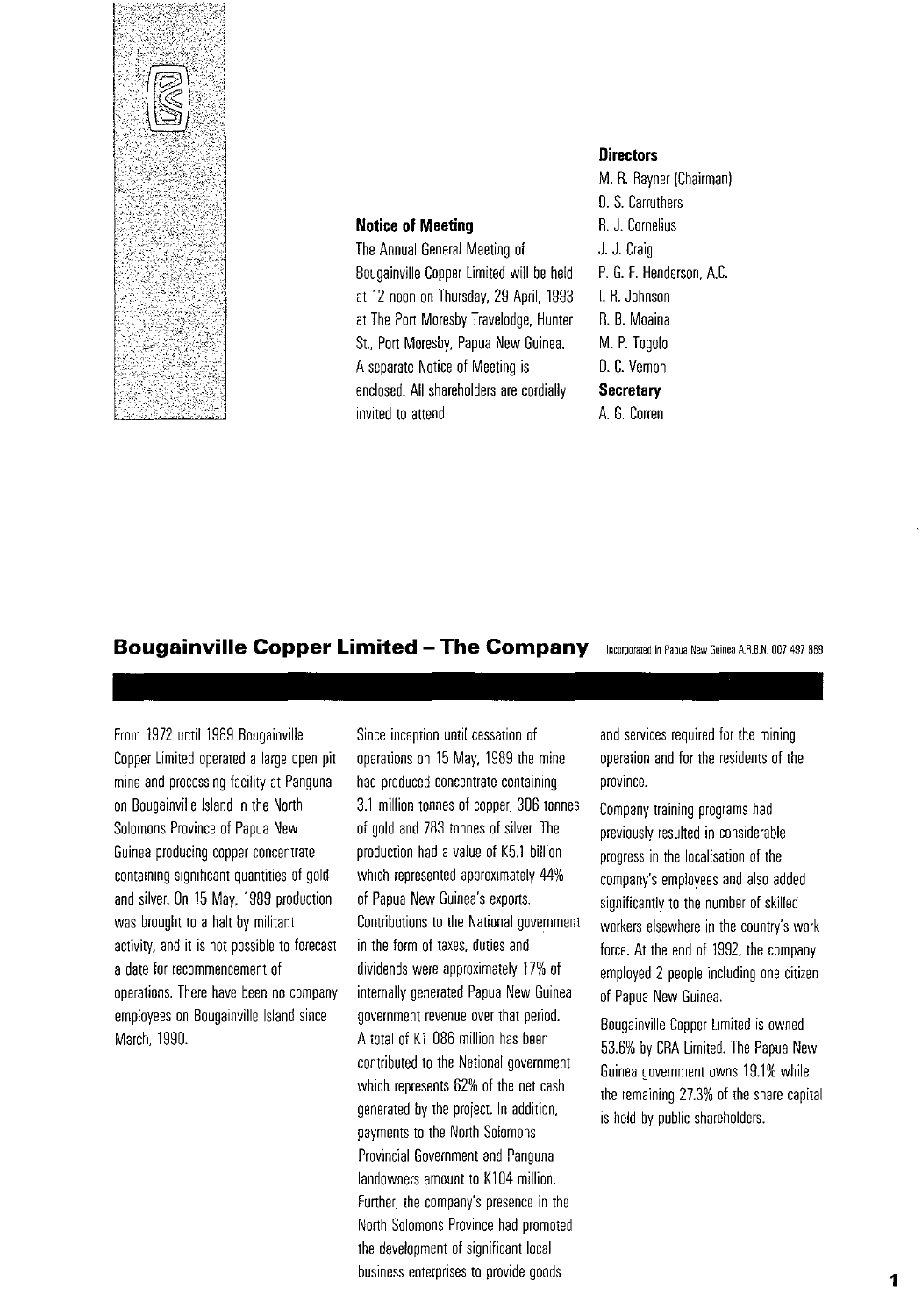

- D Mine remained closed.
- D Pan-Bougainville peace meeting scheduled for February, then May, failed to eventuate,
- $\square$  Restoration of services proceeding in north and south Bougainville.
- D Much of central Bougainville, including Panguna remains under militant control.
- $\Box$  Net loss K1.4 million.
- $\square$  Extent of deterioration and destruction of assets unknown.

### **Year in Brief**

|                                    |          | 1992    | 1991      |
|------------------------------------|----------|---------|-----------|
| Concentrate production             | (tonnes) |         |           |
| Net sales revenue                  | (K'000)  |         |           |
| Operating loss                     | (K'000)  | (1426)  | (4 010)   |
| Net loss and extraordinary items   | (K'000)  | (1426)  | (313 206) |
| Earnings per share                 | [toe]    |         |           |
| Shareholders' funds                | (K'000)  | 236 440 | 237 856   |
| Depreciation and amortisation      | (K'000)  |         |           |
| Government royalties and taxation  | (K'000)  |         |           |
| Number of employees at 31 December |          | 2       | 12        |
|                                    |          |         |           |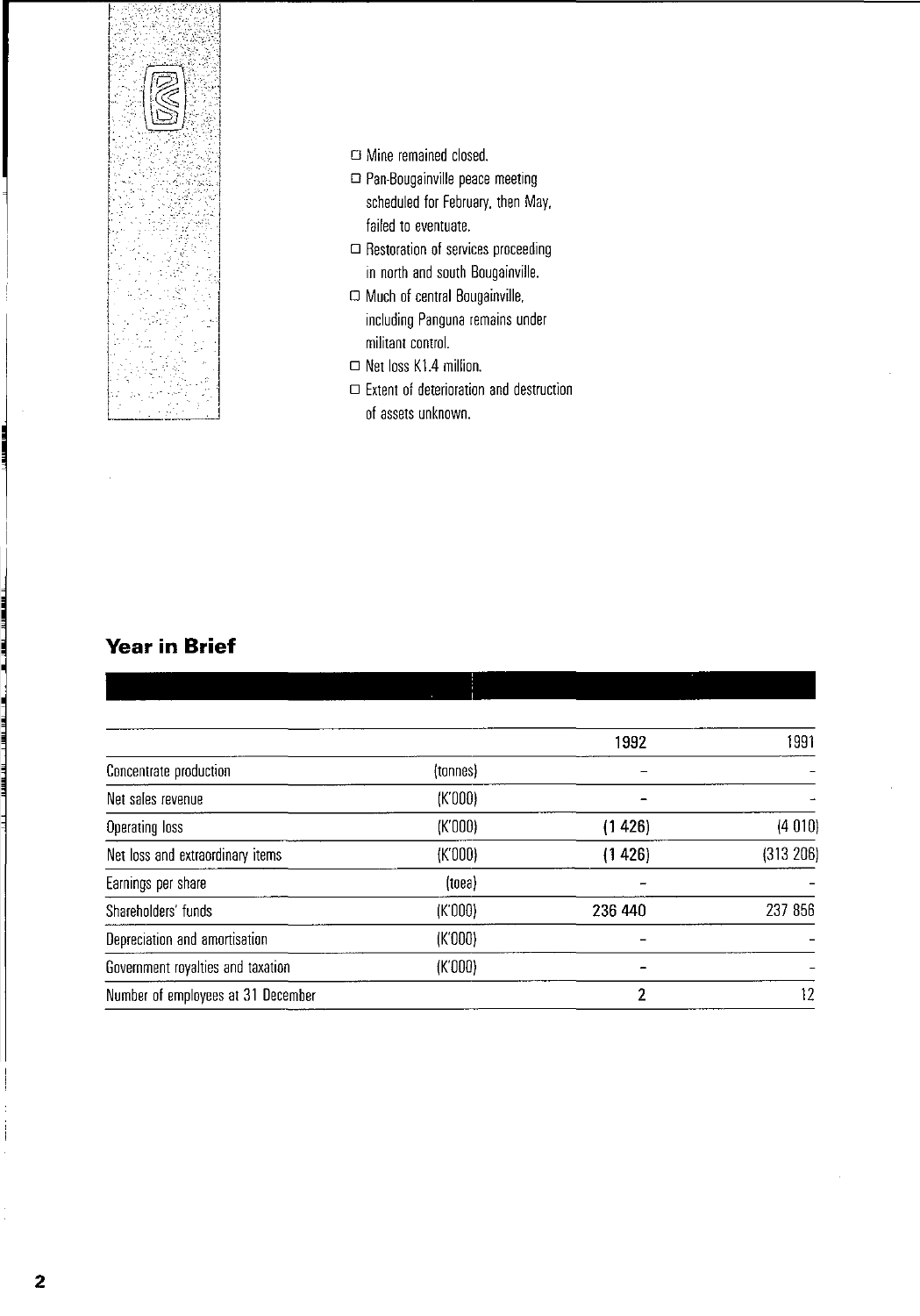

### **Chairman's Statement**

Almost four years have elapsed since the Panguna mine last operated and it is my melancholy task as your newly elected chairman to report that it is still not possible for any company representatives to inspect, and assess damage to, the company's facilities. Photographs and reports from varied sources confirm widespread destruction of accommodation and infrastructure facilities, although major processing assets appear not to have been destroyed. However, the likely extent of deterioration and vandalism of plant and equipment is of major concern.

The company recorded a loss of K1A million. In 1991 an amount of K35D million was provided to recognise that, with the passage of time and the actions of militant elements on the island, deterioration of assets had undoubtedly taken place. As the actual extent of the necessary write-downs can only be established when access to the mine site by company representatives is again possible, no funher provision has been made in 1992.

It is reiterated that even if conditions allow a resumption of operations, in due course a major write-down of mine assets will be required. Accordingly, the 1991 provision of K35D million may eventually prove to be above or below the sum which is necessary to reflect these losses.

Work has continued on recommissioning concepts and costs. last year it was stated that resumption of production would take approximately two years from restoration of political stability, and that funding requirements could not be accurately forecast: these could, however be in the range of K3DD million to K45D million. Provided the requisite criteria are achieved by the end of 1993, the directors are of the opinion that estimated timing and costs of resumption are valid. However, evaluations are also in progress on a number of alternative strategies for resumption of operations at Panguna to minimise the time required to re-establish production, and to reduce and spread the total funding necessary.

Without political stability, which has not yet been achieved, it is not possible for BCl to return to Bougainville Island. The government now controls some 85% of the island and is progressively restoring services in areas other than central Bougainville, where militant activists continue to frustrate its effons.

I welcome the appointment of Dr Moseley Moramoro as Executive Director of CRA Minerals (PNG) Pty. Limited, which continues to manage the affairs of the company, including regular contact with the Papua New Guinea government. Dr Moramoro succeeds Mr Ian Johnson, who was appointed a Group Executive of CRA Limited in January, 1993, but continues as a director of BCl.

I would like to pay tribute to Mr Don Carruthers, who was chairman of the company from July, 1986 until his retirement in November, 1992. His effons and dedication over the most difficult years of the company's history were outstanding. I am pleased he remains a director of the company.

Finally, I wish to express particular appreciation to Mr Don Vernon, who will retire as a director at the conclusion of the Annual General Meeting in April. Mr Vernon has been associated with the Bougainville Copper project since 1966. He was Managing Director from 1975 to 1979 and Chairman from 1979 to 1986. His contribution to the company's history has been exceptional and his counsel will be missed. CRA has indicated that it intends to nominate Dr Moramoro to succeed Mr Vernon as a director of the company.

/~ **R.** Rayner

M. R. Rayner Chairman 17 February, 1993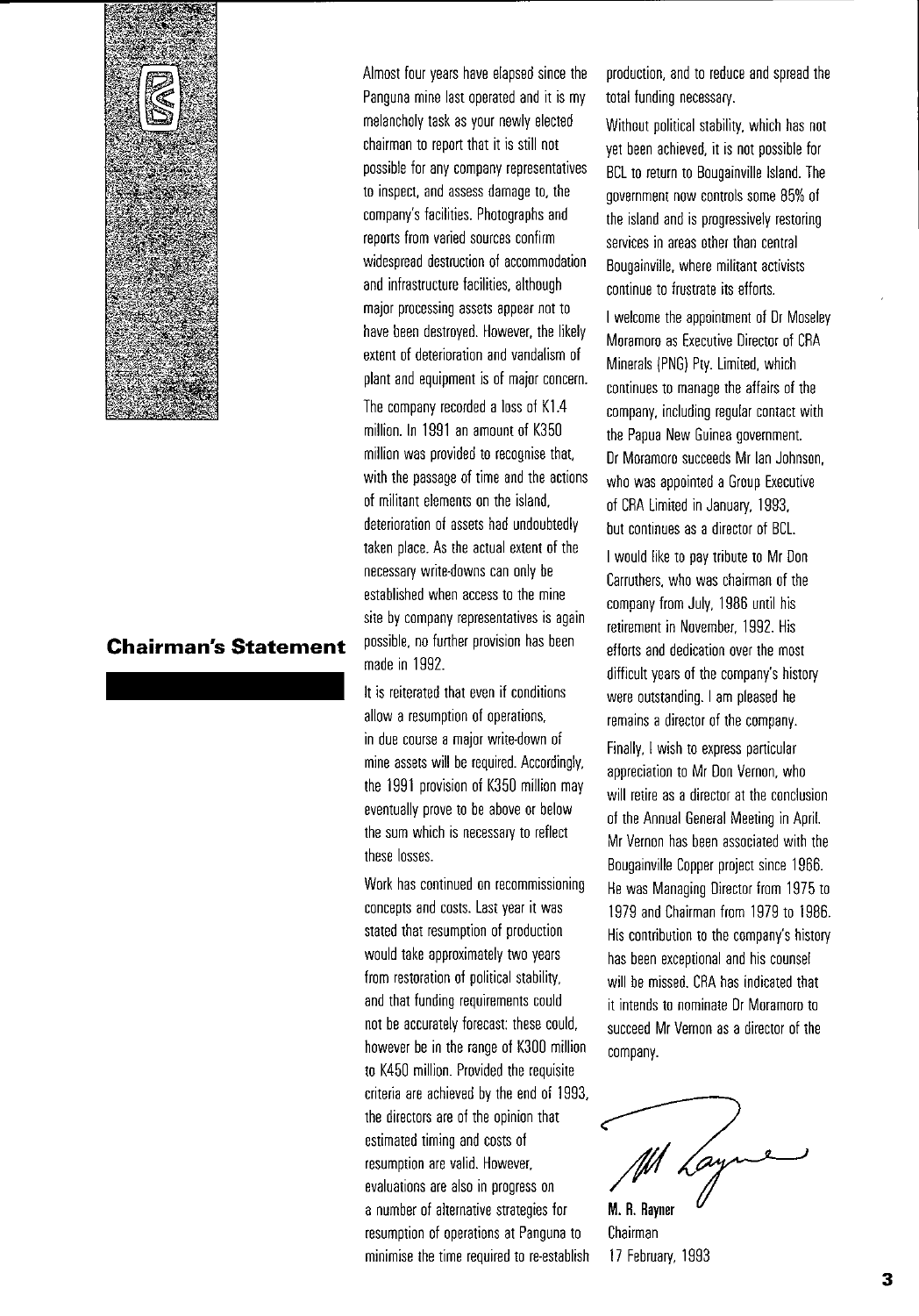

### **The Year in Review**

#### **Bougainville Crisis:**

The Panguna mine has not operated since 15 May, 1989, due to the crisis in the North Solomons Province and activities of armed militants. As previously reported, the activities of the company are being managed by a small team established in Port Moresby following the evacuation of all company personnel from Bougainville in early 1990.

The national government is progressively restoring its authority on Bougainville. It now controls some 85% of the island but the remaining militants remain in control of central Bougainville including Panguna.

There is now regular contact between representatives of the national government and the majority of the people of North Solomons Province, but political issues have not yet been resolved. Their resolution is required before recommissioning of the mine can be considered. Critical factors would then be government and community aspirations, the condition of production equipment and the effort required to rehabilitate it, recruitment of a work force and arrangement of the necessary finance.

#### **Ore Reserves:**

The recoverable proved ore reserves at the end of 1992 remain unchanged from 1989 and are estimated at 496 million tonnes of average grade 0.42% copper and 0.55 grams per tonne gold.

Recovery of this ore will require mining an additional amount of measured mineral resource estimated to be 520 million tonnes at 0.22% copper and 0.18 grams per tonne gold. This material is suitable for upgrading by screening, yielding an estimated 195 million tonnes of mill feed averaging 0.34% copper and 0.28 grams per tonne gold.

Accordingly, total available mill feed at the end of 1992 is estimated at 691 million tonnes averaging 0.40% copper and 0.47 grams per tonne gold.

#### **Finance:**

No borrowings were outstanding at year end and no lines of credit are in place.

Cash reserves at year end were K47.4 million. This amount does not include K5.0 million which may be required for landowners' compensation payments for 1990 to 1992. This is held in a separate interest bearing bank account and is reflected in the accounts of the company.

The condition of assets is not known. As explained in note  $1.$  (a) to the accounts a provision of K350 million was made in 1991 for deterioration, damage or pilferage of mine assets. The accuracy of that provision cannot be established at this stage as lack of access to Bougainville still prevents a first-hand assessment of the nature or extent of those losses.

Proceeds of KO.3 million were realised on disposal of non-current assets.

#### **Marketing:**

Concentrate buyers have expressed interest in recommencing purchases of concentrates from BCl when it resumes operations at Panguna. While buyers continue to show a keen interest in developments on Bougainville it must be remembered that they have been forced to buy concentrate from other sources for the last four years and there is no guarantee that they will buy Bougainville concentrate in the future.

#### **Personnel:**

The total number of employees at the end of 1992 was 2 including 1 citizen of Papua New Guinea. The corresponding figures at the end of 1991 were 12 and 6.

The company continued its support to three Papua New Guinea citizens for tertiary studies in 1992, all of whom successfully completed their degrees.

fohnsen

I. R. **Johnson Director** 17 February, 1993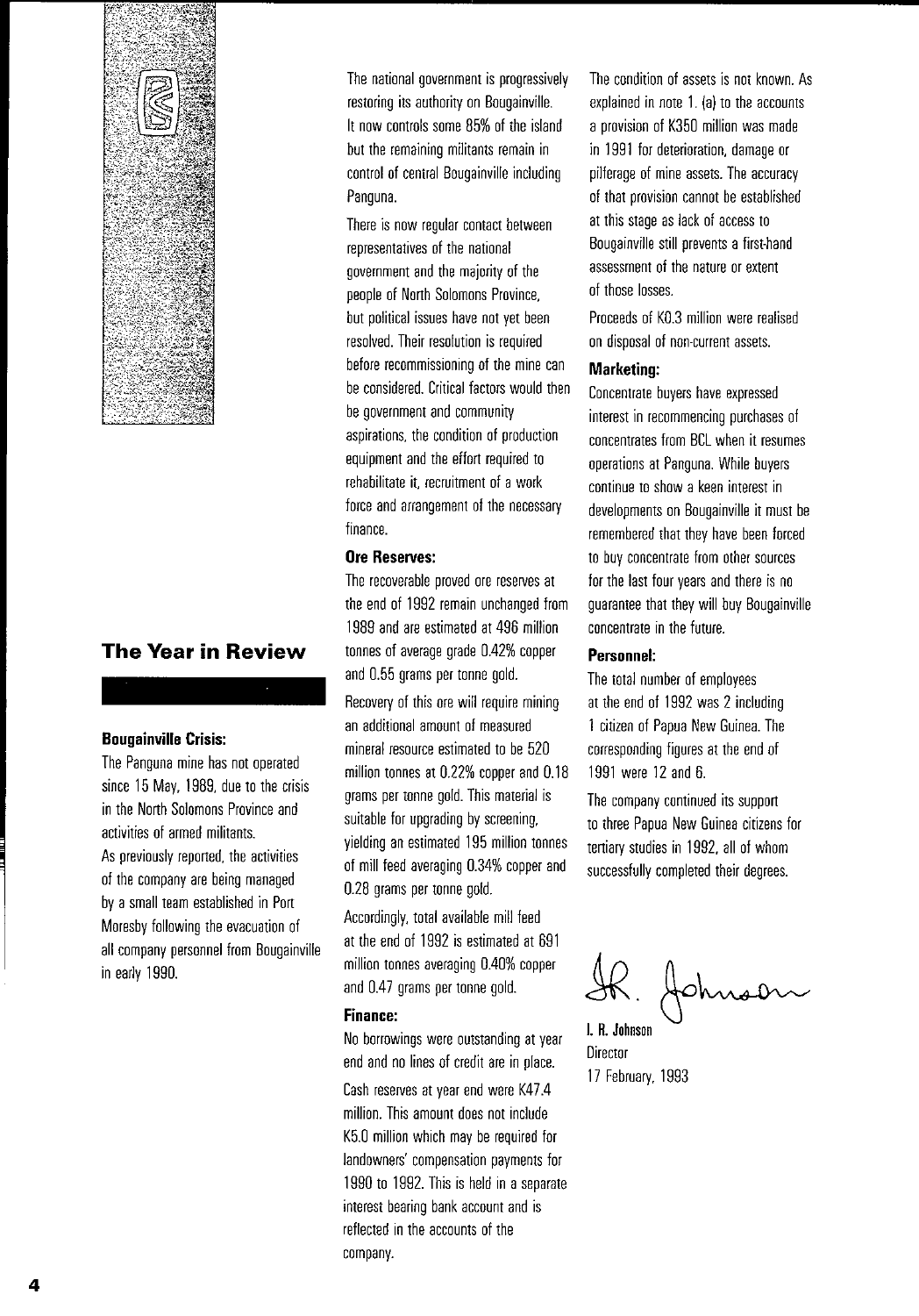

### **Directors' Report**

The directors of Bougainville Copper Limited present their report on the audited financial statements of the company for the year ended 31 December. 1992.

#### **Review:**

The Panguna mine has not operated since 15 May. 1989 due to the crisis in Bougainville and the activities of armed militants. and it has not been possible for company employees to retum to the island since their withdrawal early in 1990.

Following withdrawal of employees from the island. a small management team was established in Port Moresby. This is now under the leadership of Dr Moseley Moramoro. the Executive Director of CRA Minerals (PNG) Pty. Limited. This group maintains close liaison with the government in relation to Bougainville matters.

Restoration of services is continuing in all areas of Bougainville other than the area centred around Panguna. It is not possible to estimate when a peaceful settlement will be achieved. to allow a retum to normality on the island.

The re-opening of the mine is dependent on political stability being re-established on Bougainville. The company remains committed to re-opening the mine when conditions on the island permit it to do so. but the longer the mine remains inoperable. the greater will be the cost of restoration and resumption of operations. The company is monitoring progress through consultations with the government.

#### **Directors:**

The directors of Bougainville Copper Limited at the date of this report are:

M\_ R. Rayner (Chairman) Age 55 BSc (Hons) Thirty-one years with CRA Group. Appointed Managing Director Comalco 1978. and Chief Executive Officer 1979. CRA Group Executive since 1982. Appointed Chairman of BCL November. 1992. Also Finance Director CRA. Chairman Pasminco. Deputy Chairman Comalco. and Director National Australia Bank.

D. S. Carruthers Age 62 BSc Joined CRA in 1955. Extensive exploration and operational mining experience. CRA Group Executive 1984-92 and a Director 1989-92. Retired from executive responsibilities with the CRA Group in October 1992. and as Chairman of BCL in November. 1992.

R. J. Cornelius Age 60 BMetE. MEngSc Joined CRA in 1958. Commenced BCL in 1982. General Manager - Concentrator until 1987. Managing Director 1987-90. Currently President CRA Japan.

J. J. Craig Age 44 FCA. Dipl Bus Stud Seventeen years with CRA Group including four years BCL. Currently Managing Director CRA Finance Limited.

P. G. F. Henderson AC Age 64 MA Oxon Joined Australian Department of Foreign Affairs 1951. Ambassador to the Philippines 1973-74. Deputy Secretary 1976-79. Secretary 1979-84. Retired Commonwealth Public Service 1985.

I. R. Johnson. Age 52 BSc(Hons) Joined CRA in 1970. Extensive exploration experience including Group Geologist of CRA Exploration. Managing Director of CRA Minerals. Papua New Guinea from February 1990 to December 1992. Appointed CRA Group Executive in January. 1993.

#### R. B. Moaina Age 43 BSc

Chief Government Geologist. Geological Survey Division. PNG Depanment of Minerals and Energy since February 1986. Extensive experience in government administration of the mineral and petroleum industry.

M. P. Togolo Age 46 BEc (UPNG), MEc (Leeds). MA (Hawaii) Former Provincial Secretary with North Solomons Provincial Government. Extensive finance and administrative experience. Former General Manager Mineral Resources Development Company Pty Limited. Currently consulting for Kennecott/RTZ on the Lihir project.

D. C. Vernon Age 64 Dip Chem Eng Commenced CRA Group 1953 and Director of CRA 1979-86. Joined BCL in 1966; appointed General Manager 1973 and Managing Director 1975. Chairman of BCL from 1979 to July 1986. Patron of Australia-PNG Business Council.

#### **Activities:**

Bougainville Copper Limited has produced copper concentrate containing gold and silver from a mine at Panguna. North Solomons Province, Papua New Guinea. since 1972. Operations ceased. due to militant activity. in May 1989. The Company has no subsidiaries.

The company has effectively been inactive in 1992.

#### **Net Earnings:**

The net loss of Bougainville Copper Limited for 1992 was K1 425 628.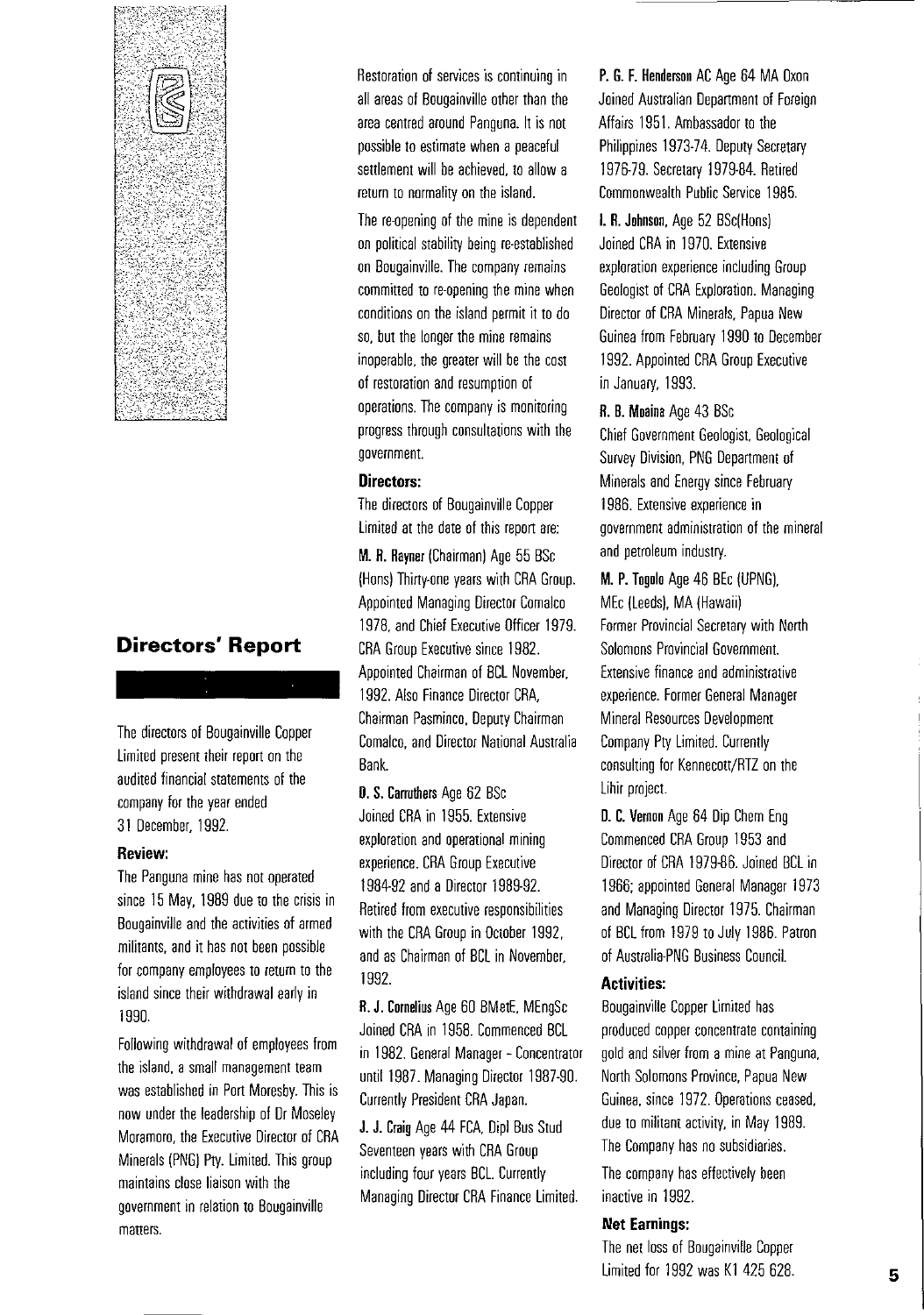#### **Taxation:**

No future income tax benefits have been recognised in the accounts pending development of a clearer view of the timing of recommencement of operations.

#### **Subsidiary:**

Application was lodged with the Companies Registry, Hong Kong on 28 December, 1992 to have the company's subsidiary, BCl (Hong Kong) Limited struck off. BCl (Hong Kong) Limited had no assets or liabilities, did not operate in 1992 and paid no dividends.

#### **Share Capital:**

There was no change in the company's capital structure during the year.

#### **long Term loans:**

The company has no loans and no lines of credit are in place.

#### **Dividends:**

No dividends have been declared in respect of 1992.

#### **The Year in Review:**

The company has not operated during the year and a review of 1992 activities is set out in the section entitled "The Year in Review," in this annual report (page 4).

#### **Auditors:**

The retiring auditors, Coopers & lybrand, being eligible, offer themselves for re·appointment.

#### **Statutory Information:**

In accordance with the provisions of Section 171 of the Companies Act (Chapter 146). the directors state that:

1. In their opinion, the results of the company's operations for the year have been materially affected by items of an abnormal character referred to above, details of which are mentioned in "The Year in Review" on page 4 in this annual report and in note 1. (a) to the accounts.

2. The directors are of the opinion that the net current assets would realise at least the value at which they are shown in the accounts.

3. Apart from the abnormal occurrences stated in paragraph 1 above no other circumstances have arisen which render adherence to the method of valuation of assets or liabilities misleading or inappropriate with the proviso that if operations are unable successfully to recommence a substantial write·down of asset values will be necessary.

4. No contingent liabilities have arisen since the balance date of the accounts, 31 December, 1992, until the date of this report, 17 February, 1993.

5. No contingent liabilities have become enforceable or are likely to become enforceable within twelve months from the date of this report which will materially affect the company in its ability to meet its obligations as and when they fall due. Attention is drawn to note 1. (a) in notes to the accounts conceming costs to be incurred in recommencing operations.

#### Additional Information:

The directors also state that:

1. There were significant changes in the state of affairs of the company during the year as set out in this annual report.

2. The results of the operations of the company during the financial year have been, in the opinion of the directors, substantially affected by events of a material and unusual nature as contained in this report, and as set out in the notes to the accounts.

3. Except as reported in this annual report, there were no matters or circumstances which have arisen since the end of the financial year and which significantly affected or may significantly affect:

(i) the operations of the company (ii) the results of those operations or (iii) the state of affairs of the company in the financial year subsequent to 31 December, 1992.

4. The directors do not have an interest in any contract or proposed contract with the company, are not parties to any material contract involving directors' interests, and are not in receipt of any loans or benefits other than the aggregate amount of emoluments received or due and receivable by directors shown in the accounts and the amount of fixed salary derived from the company or from a related corporation.

5. No options over shares of the company have been granted by the company during the financial year or since the end thereof; no shares of the company were issued during the year or have been issued since the end thereof by virtue of the exercise of any option granted by the company; and no options over shares of the company are outstanding at the date of this report. Signed this 17th day of February, 1993 in accordance with a resolution of the directors of Bougainville Copper Limited.

Lay

M. R. Rayner Chairman

Hohnson I. R. Johnson

**Director**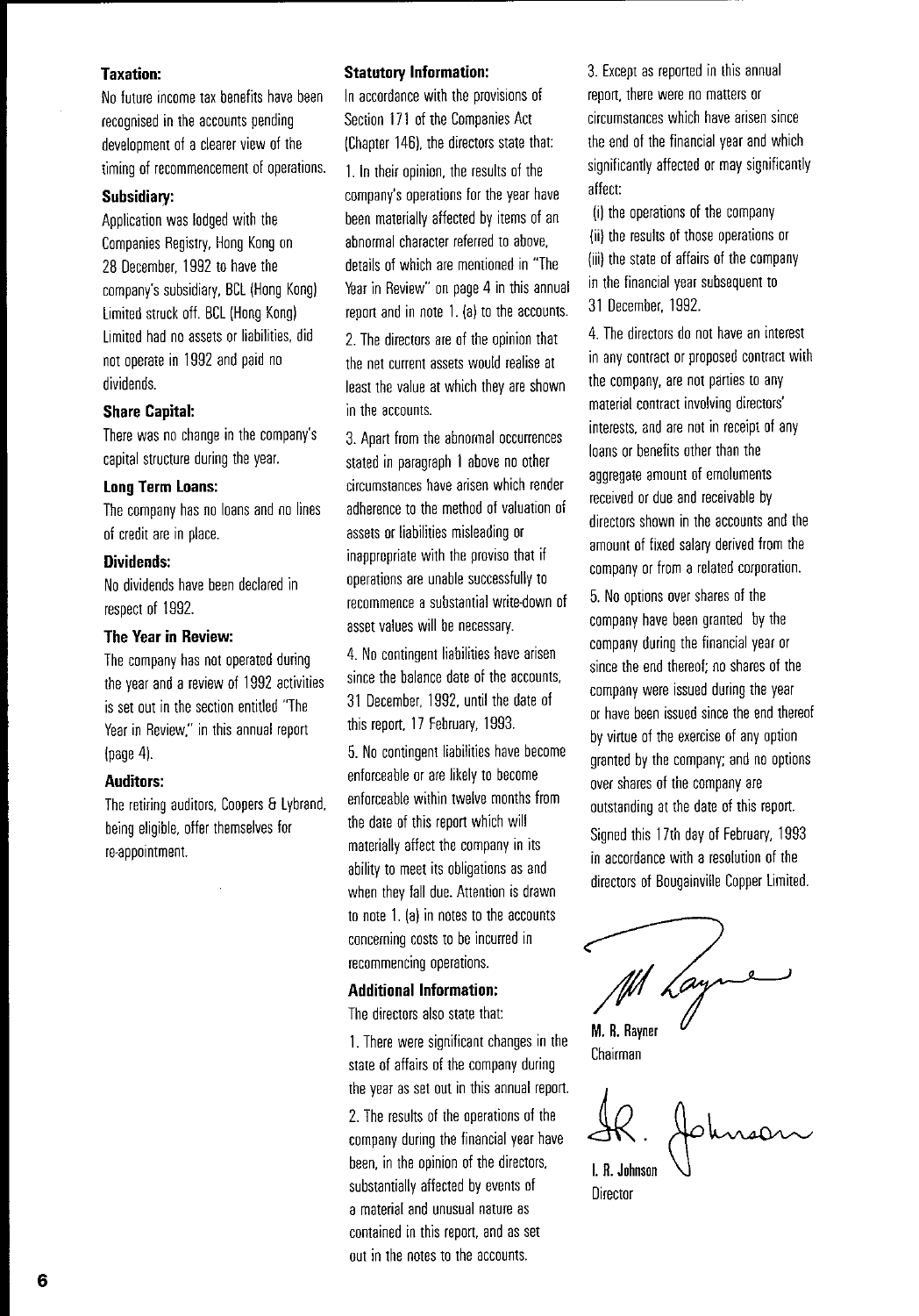

## **Funds Statement**

| Bougainville Copper Limited                         | Bougainville   |         |              |
|-----------------------------------------------------|----------------|---------|--------------|
| year ended 31 December 1992                         | Copper Limited |         | Consolidated |
|                                                     | 1992           | 1991    | 1991         |
|                                                     | K'000          | K'000   | K'000        |
| <b>Sources of Funds</b>                             |                |         |              |
| Loss from operations                                | (1426)         | (3 988) | (4 010)      |
| Add items not using funds                           |                |         |              |
| Loss/(Surplus) on disposal of non-current assets    | (198)          | 1 3 3 2 | 1 3 3 2      |
| Other items not using funds                         | 7              | 418     | 213          |
| Funds from operations                               | (1617)         | (2 238) | (2465)       |
| Proceeds on disposal of non-current assets          | 341            | 5 2 5 3 | 5 2 5 3      |
| <b>Total sources of funds:</b>                      | (1276)         | 3015    | 2 7 8 8      |
| <b>Applications of Funds</b>                        |                |         |              |
| Acquiring non-current assets                        |                |         |              |
| Property, plant and equipment                       | 30             | 2 2 1 9 | 2 2 1 9      |
| Long service leave payments                         | 57             | 43      | 43           |
| Total applications of funds:                        | 87             | 2 2 6 2 | 2 2 6 2      |
| Increase/(Decrease) in working capital for the year | (1363)         | 753     | 526          |
| <b>Movements in working capital</b>                 |                |         |              |
| Bank balances and short term deposits               | (1976)         | (144)   | (276)        |
| Other debtors                                       | 2 2 4 3        | 2 4 3 1 | 2 3 2 9      |
| Creditors                                           | (1630)         | (1534)  | (1527)       |
| Increase/(Decrease) in working capital for the year | (1363)         | 753     | 526          |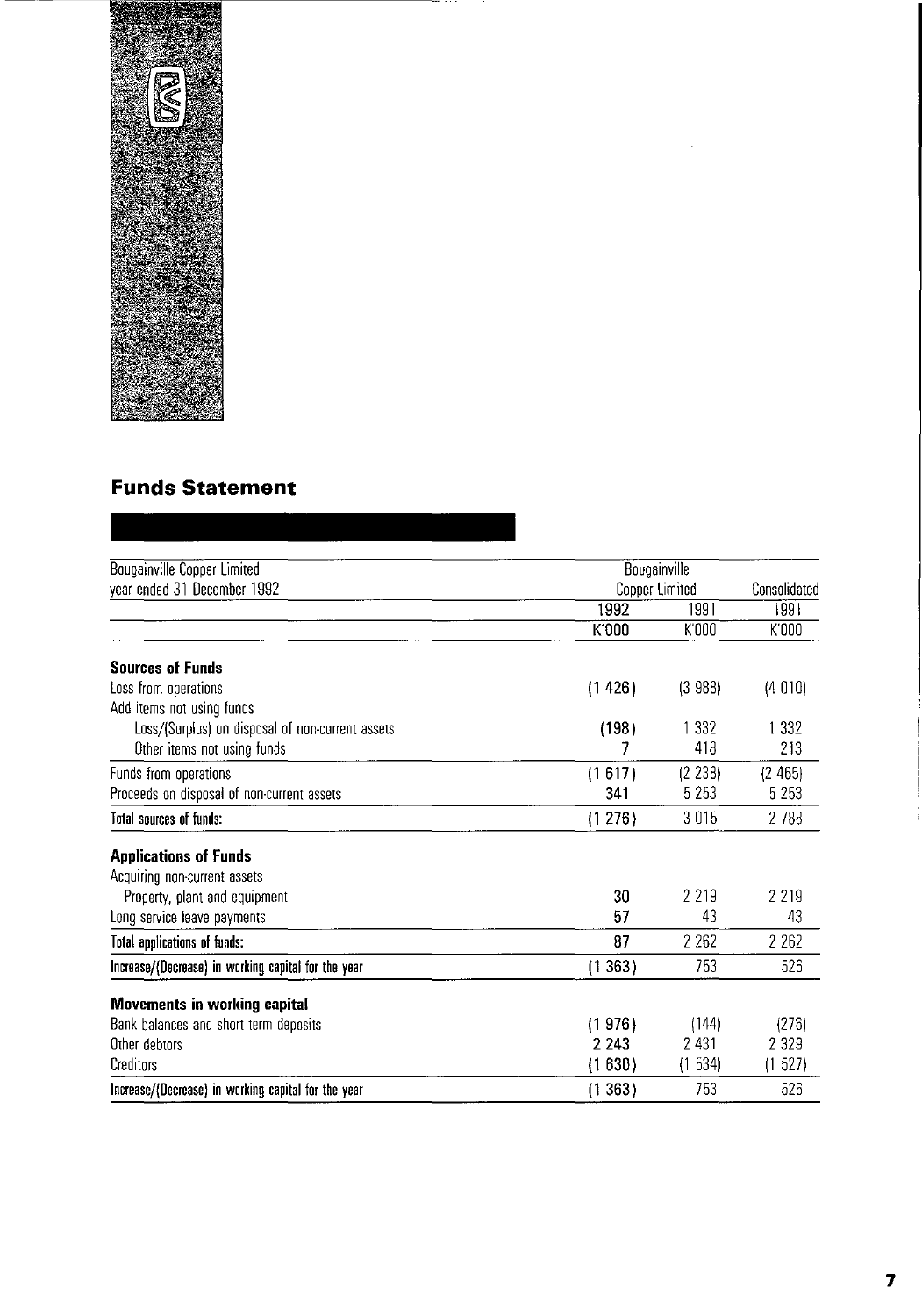

### **Statement of Earnings**

Bougainville Copper Limited Bougainville year ended 31 December 1992 **Consolidated** Consolidated Consolidated Consolidated 1992 1991 1991 Notes K'OOO K'ooO K'OOO **Income**  Interest 2 166 3364 3364 **Costs and expenses**  General and administration expenses 6122 5122 7417 7439 Net exchange gain 5 1 530 65 65 **Operating loss** (4 010) Income tax 3 **Operating loss after tax** (1 426) (3 988) (4 010) Provision for deterioration, damage and pilferage to mine assets  $\overline{a}$  4  $\overline{a}$  (350 000) (350 000) (350 000) Deferred income tax liability written back  $4 - 40804 + 40804$ **Extraordinary items** 4 (309 196) (309 196) **Operating loss and extraordinary items** 2 (1426) (313184) (313206) Retained earnings/(losses) brought forward (194 473) 118 711 118 723 **Retained losses carried forward** (195899) (194473) (194483)

Ali amounts are expressed in Papua New Guinea kina. Rounding to the nearest thousand kina has been adopted. The notes commencing on page 10 form part of these accounts and are to be read in conjunction with them.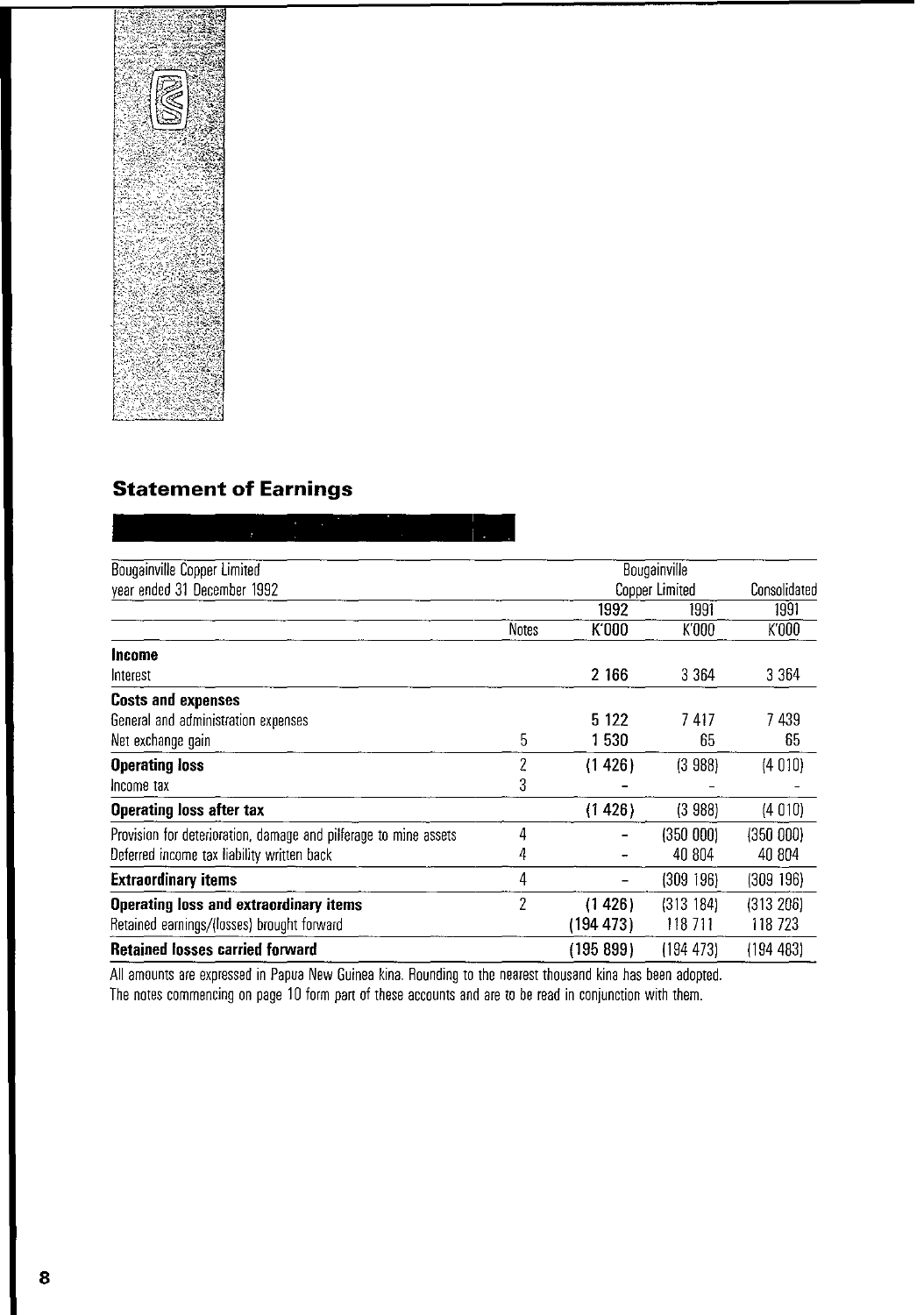

### **Balance Sheet**

| <b>Bougainville Copper Limited</b>    |       |           | Bougainville        |              |
|---------------------------------------|-------|-----------|---------------------|--------------|
| at 31 December 1992                   |       |           | Copper Limited      | Consolidated |
|                                       |       | 1992      | 1991                | 1991         |
|                                       | Notes | K'000     | $\overline{K}$ '000 | K'000        |
| Funds employed by the group:          |       |           |                     |              |
| Shareholders' funds                   |       |           |                     |              |
| Paid up capital                       | 12    | 401 063   | 401 063             | 401 063      |
| Asset revaluation reserve             | 9     | 31 276    | 31 276              | 31 276       |
| <b>Retained losses</b>                |       | (195 899) | (194 473)           | (194483)     |
|                                       |       | 236 440   | 237 866             | 237 856      |
| <b>Non-current liabilities</b>        |       |           |                     |              |
| Income tax                            | 3     | 6759      | 6759                | 6 7 5 9      |
| Provision for long service leave      |       | 25        | 75                  | 75           |
|                                       |       | 6784      | 6 8 3 4             | 6 834        |
| <b>Current liabilities</b>            |       |           |                     |              |
| Creditors                             | 7     | 12 634    | 11 004              | 11 006       |
| Income tax                            |       | 2 3 2 9   | 2 3 2 9             | 2 3 2 9      |
|                                       |       | 14 963    | 13 3 3 3            | 13 335       |
| <b>Total funds</b>                    |       | 258 187   | 258 033             | 258 025      |
| These funds are represented by:       |       |           |                     |              |
| <b>Non-current assets</b>             |       |           |                     |              |
| Mine assets                           | 8     | 201 382   | 201 495             | 201 495      |
|                                       |       | 201 382   | 201 495             | 201 495      |
| <b>Current assets</b>                 |       |           |                     |              |
| Bank balances and short term deposits |       | 47 369    | 49 345              | 49 347       |
| Other debtors                         | 10    | 9436      | 7 193               | 7 183        |
|                                       |       | 56 805    | 56 538              | 56 530       |
| <b>Total assets</b>                   |       | 258 187   | 258 033             | 258 025      |

Details of commitments and contingent liabilities and assets are shown in notes 11 and 14.

All amounts are expressed in Papua New Guinea kina. Rounding to the nearest thousand kina has been adopted. The notes commencing on page 10 form parr of these accounts and are to be read in conjunction with them.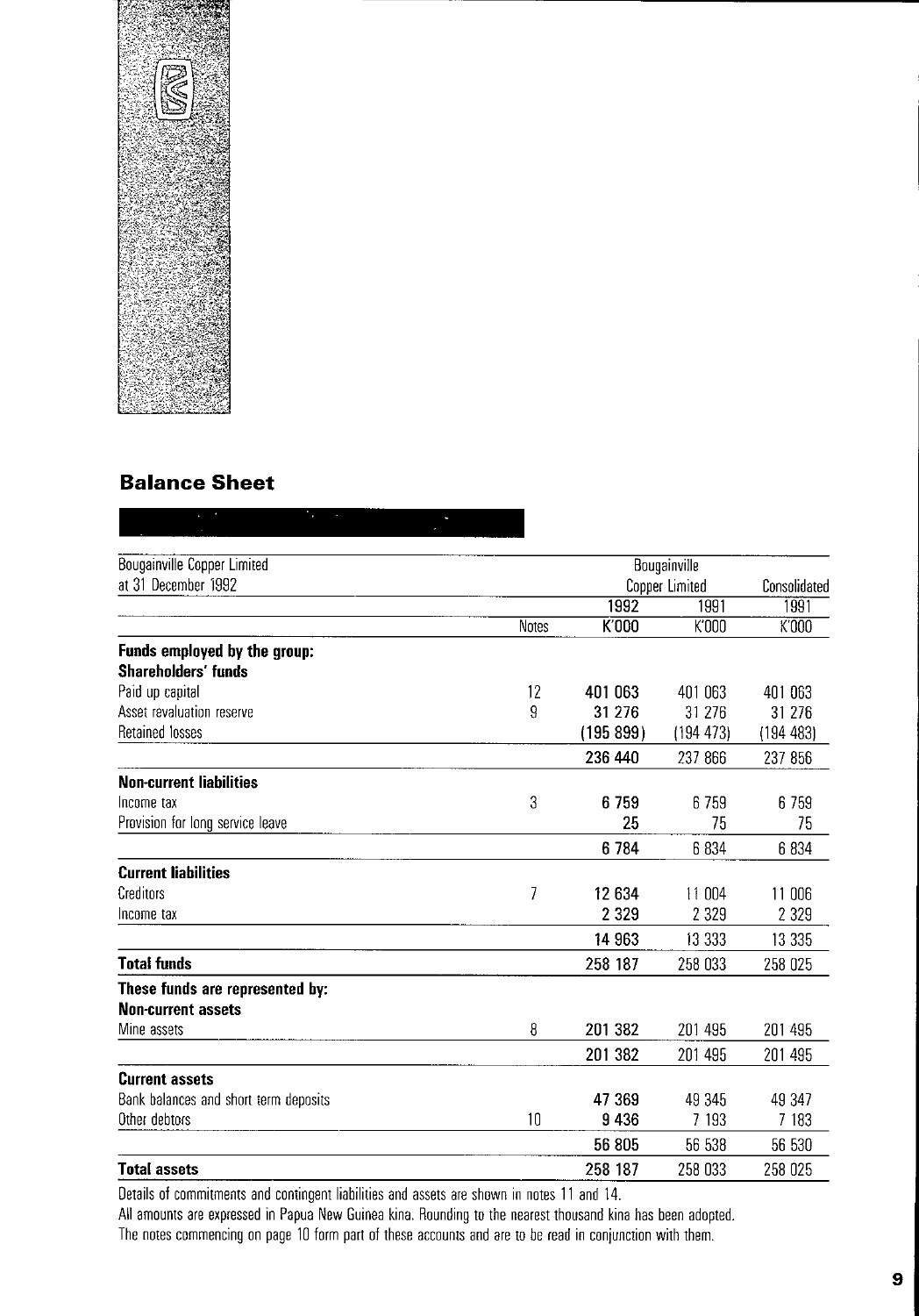

### **Notes to Accounts**

#### These notes form part of the 1992 accounts of

Bougainville Copper Limited and should be read in conjunction with them.

#### **1. (al Basis of Preparation**

Mine production was suspended on 15 May, 1989 because of attacks on employees. Following repeated instances of damage to mine facilities and the power line and further attacks on employees, it became necessary to evacuate all remaining company personnel from Bougainville early in 1990.

There continues to be considerable uncertainty surrounding the future of the Panguna mine. Since the withdrawal of company personnel from Bougainville was completed on 24 March, 1990, there has been no care and maintenance of the company's Panguna mine assets. It seems certain that considerable deterioration of the mine assets will have occurred in 1990, 1991 and 1992 because of this lack of care and maintenance, their exposure to the elements, and possible vandalism, pilferage and militant action. However, as access to the mine site has not been possible, the extent of the necessary write-downs is not capable of reliable measurement or estimation. At the same time, because the mine assets are not in use, normal depreciation charges, to reflect wear and tear from their utilisation in production, are not technically appropriate.

Nevertheless, with the passage of time, it is clear that a major write-down of mine assets will be required. To allow for this future write-down, the directors made a general provision in 1991 for deterioration, damage and pilferage of K350 million, with this sum being classified as an extraordinary item.

The exact quantum of this provision should not be viewed as a precise calculation reflecting an accurate estimate of the present value of losses or the likely costs of repair. Rather, the reduction in carrying value should be seen as a broad estimate of the total service potential likely to have been lost to the operation in respect of the whole inventory of mine assets carried in the books. While directors have made this provision in good faith based on the limited information available to them, it must be recognised that the actual extent of the necessary write-downs can only be established when access to the mine site by appropriate company representatives is again possible. Accordingly, the 1991 provision may eventually prove to be above or below the sum which is necessary to reflect these losses. The directors believe that in the absence of reliable information and the lack of a more suitable ~lternative, this is the only appropriate basis to use, despite the current cessation of operations.

Considerable future funding will be required to recommence operations, principally for the recruitment and training of the work force, restoration of facilities, recommissioning or replacement of mine assets and re-establishment of working capital. These funding requirements cannot be forecast accurately, but could be in the range of K300 to K450 million if access becomes available by early 1994. Expenditures will be brought to account when incurred, in accordance with generally accepted accounting principles. Some would be capitalised, but a significant proportion would be treated as expense. The source of this funding will be addressed at the appropriate time.

Since the preparation of the 1990 accounts and development of the estimate of cost of recommissioning during 1992 included in note 1. (a) to those accounts, further detailed reviews of recommissioning concepts and costs have been undertaken. The current estimates of funding requirements are based on these reviews and recognise that it is unlikely to be possible to resume production before 1995. Whilst they assume no major damage to the production facilities through vandalism or militant action, they do allow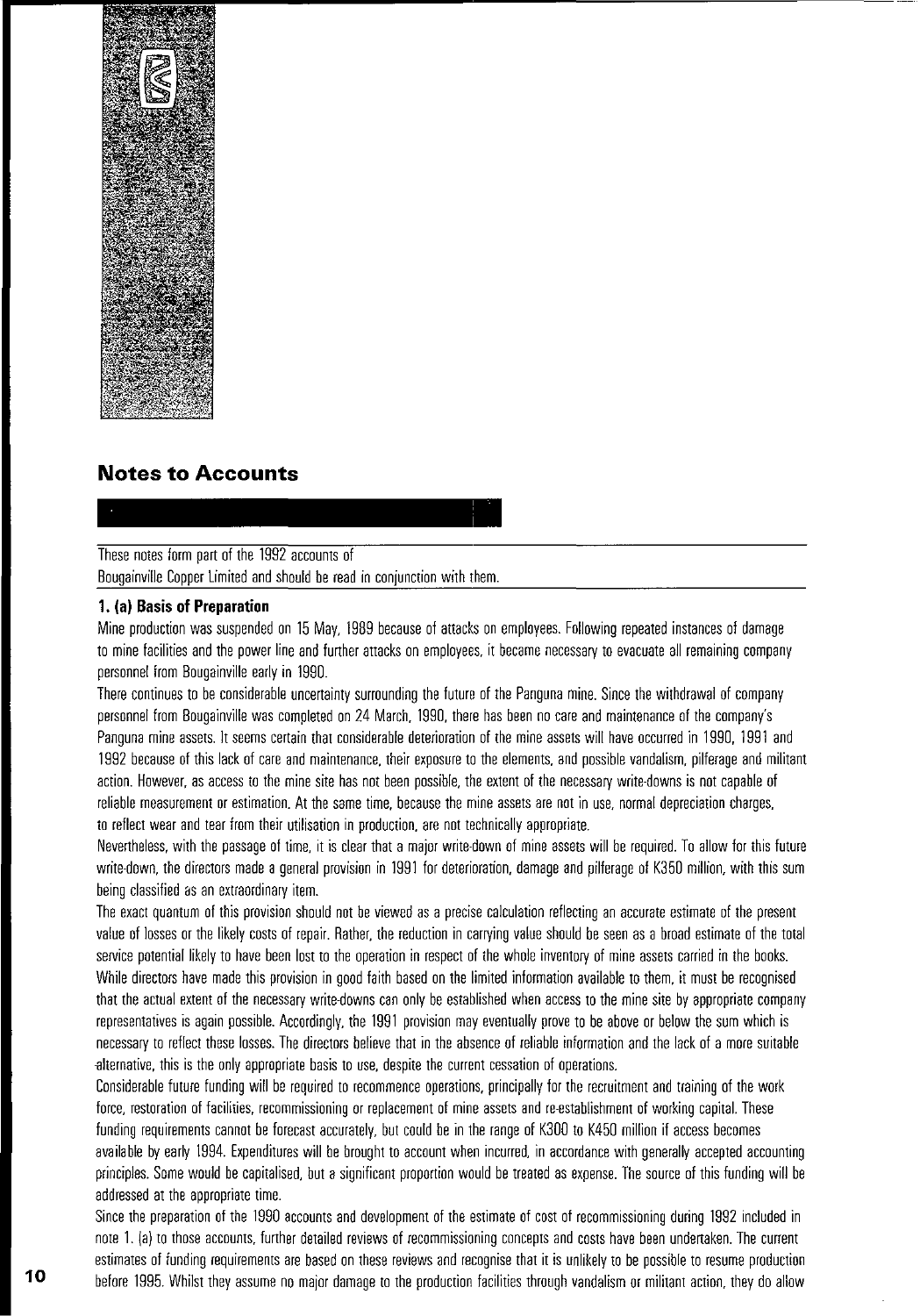for the increased level of deterioration likely because of the prolonged closure, and for anticipated vandalism to and pilferage from infrastructure and accommodation facilities.

The directors note that the economic viability of resumed operations would depend upon a number of factors which they cannot accurately predict at present. including the cost of recommissioning, likely future operating costs, govemment and community requirements, funding arrangements and the economic outlook at the time. However, subject to the economic viability the directors intend that, when conditions on Bougainville permit. the company will resume and continue operations, although it is not possible at present to determine when this might be achieved or the degree of damage and deterioration to assets which might have occurred during the period of suspension of operations.

#### **1. (bl Accounting Policies**

The principal accounting policies adopted in the preparation of the group accounts are stated to assist in a general understanding of the financial statements. It should be noted that the principal policies set out below are applicable only because of the basis of accounting adopted for the reasons set out above.

The policies generally comply with Australian Accounting Standards and conform in all material respects with the International Accounting Standards which have been adopted in Papua New Guinea. They are consistent with those adopted in the previous period unless otherwise stated.

#### Cost Convention:

The results of operations and the financial position of the company are accounted for under the historical cost convention, except that they reflect the revaluation in 1980 of certain major items of property, plant and equipment.

#### Depreciation and Amortisation:

During normal production operations, depreciation and amonisation are determined by dividing the written-down value of assets by their remaining useful life or the estimated remaining life of the mine whichever is lesser. Depreciation commences in the month following commissioning ready for use. However in 1991 no allowance for normal depreciation was included; rather, a general provision of K350 million was made for deterioration, damage or pilferage of mine assets although the accuracy of that provision cannot be proved, because the lack of access to Bougainville prevents a detailed assessment of the nature or the extent of those losses. In 1990, because of this factor, a normal charge for depreciation and amonisation of K51.5 million was made in the absence of any more realistic measure of those losses. In both 1991 and 1990, these charges were classified as extraordinary items. No depreciation charge or increase to the general provision has been made in 1992.

#### Employee Entitlements:

The amounts expected to be paid to employees for their pro·rata entitlements to long service, annual leave and sick leave, are accrued annually at current pay rates.

#### Exploration, Research and Development Expenditure:

Expenditure on exploration within the mining lease and on research and development is normally written off or provided for as incurred. No expenditure was incurred in 1992. Exploration has not been undenaken outside the mining lease.

#### Repairs and Maintenance:

Expenditure on repairs and maintenance during normal production is charged against income as incurred.

#### Valuation of Stocks and Stores:

During normal production operations stores are valued at weighted average cost, excluding transportation costs, less a provision for obsolete stores, while concentrate stocks are valued at the lower of direct production costs or net realisable value. Cost includes direct materials, services and overheads, but excludes depreciation and indirect overheads. In 1991 due to the uncenainty of the condition and value of stores, the remaining book value of Kl 0 million was grouped with non·current mine assets against which a general provision of K350 million was made as referred to in note 1. (a).

#### Net Sales Revenue:

During normal operations, sales are recognised when the risk passes from the seller which is at the time when the concentrate enters the ship's hold. The final sales value can only be determined from weights, assays, prices and treatment charges applying after a shipment has arrived at its destination. Estimates based on world metal prices ruling up to year end are used for those shipments not due for final valuation until the following year. In addition, the estimated results of forward contracts existing at year end in relation to concentrates shipped are reflected in sales revenue. Variations in revenue arising from final pricing and out·turn adjustments are recognised in the following year. Unrealised gains and losses on forward metal sales, not related to shipments, are included in eamings. There has been no sales revenue since 1990.

#### Taxation:

Tax effect accounting procedures are followed. Any current liability for income tax is based on estimated taxable income for the year. The components of this taxable income can differ from those which make up the eamings before tax for the year and these differences are either permanent differences or timing differences. Permanent differences are disclosed in note 3. Timing differences arise because some items of revenue and expenditure are recognised for tax purposes during periods which differ from the periods in which they are included in eamings before tax. The tax effect of these timing differences is classified as either deferred income tax liability or future income tax benefit in the balance sheets. Future income tax benefits are not **11**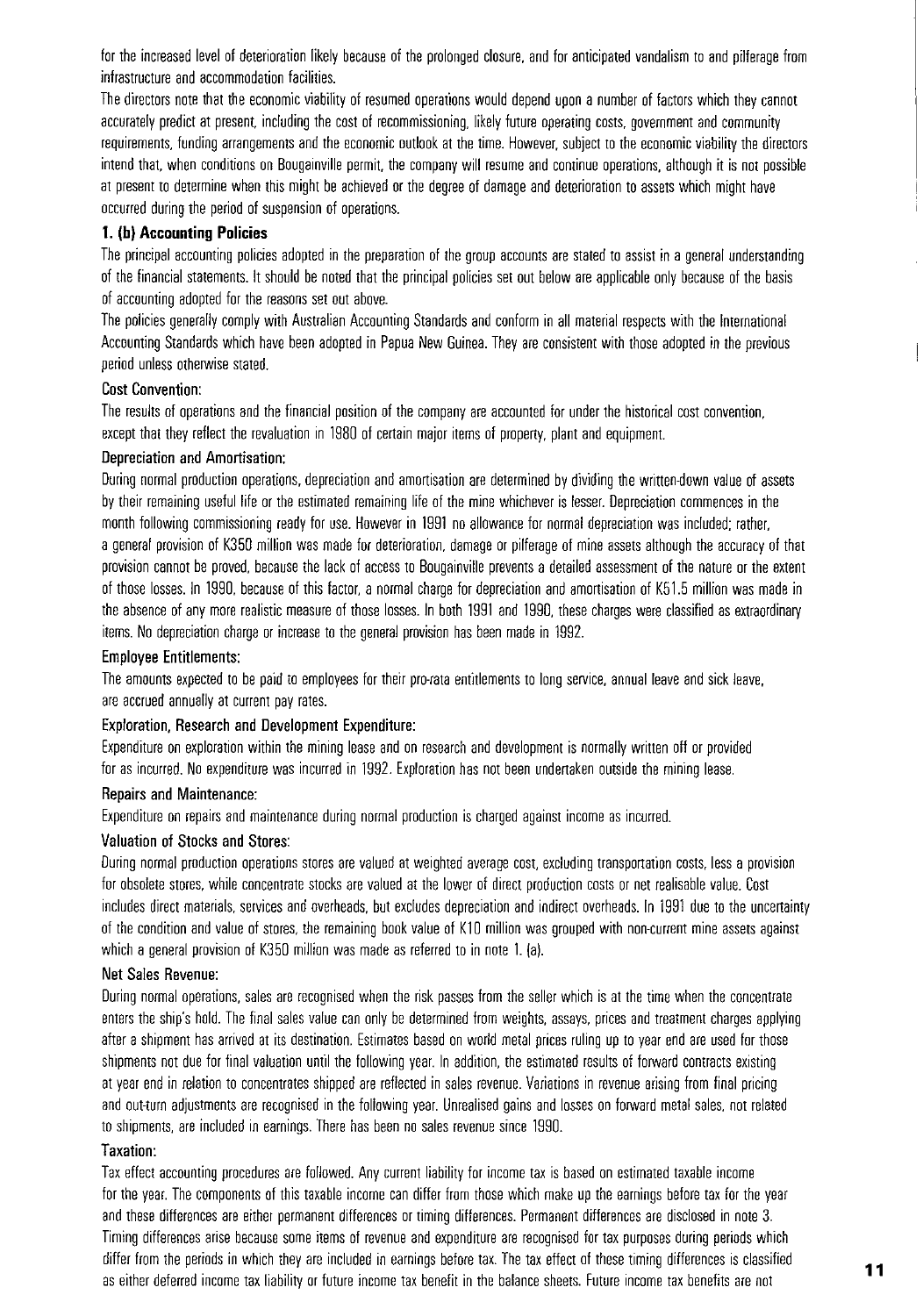recognised unless their realisation is virtually certain. Future income tax benefits therefore have not been recognised pending the development of a clearer view of the timing of recommencement of operations.

#### Foreign Currency:

Monetary assets and liabilities in foreign currencies are translated into Papua New Guinea currency at the rates of exchange ruling at balance date. All other overseas transactions are translated at the rates of exchange applying when they occurred. Exchange gains and losses on overseas borrowings are recognised as they occur to reflect the full effect of exchange rate movements. Other monetary gains and losses are also recognised as they occur. Gains and losses on hedges (excluding hedges relating to specific commitments) are included in earnings for the period during which the exchange rate movements occurred.

#### **Subsidiary**

The company now has no subsidiaries. BCl (Hong Kong) Limited, incorporated in Hong Kong, was used to arrange shipping contracts on behalf of the company and has not operated in 1992. Application was lodged with the Companies Registry, Hong Kong, on 28 December, 1992, to have the company struck off.

|                                                                                |        | Bougainville   |              |  |
|--------------------------------------------------------------------------------|--------|----------------|--------------|--|
|                                                                                |        | Copper Limited | Consolidated |  |
|                                                                                | 1992   | 1991           | 1991         |  |
|                                                                                | K'000  | K000           | K'000        |  |
| 2. Earnings before taxation                                                    |        |                |              |  |
| Earnings before taxation have been determined after allowing for the following |        |                |              |  |
| income and expense items:                                                      |        |                |              |  |
| Income:                                                                        |        |                |              |  |
| Interest on short term deposits                                                | 2 166  | 3 3 6 4        | 3 3 6 4      |  |
| Expenses:                                                                      |        |                |              |  |
| Provision for doubtful debts in respect of other debtors                       | 214    | 225            | 225          |  |
| Bad debts in respect of other debtors                                          |        | 50             | 50           |  |
| Loss/(profit) on disposal of fixed assets                                      | (198)  | 1 3 3 2        | 1 3 3 2      |  |
| Directors' emoluments (Note 13)                                                | 39     | 36             | 36           |  |
| Auditors' remuneration - auditing the accounts                                 | 8      | 10             | 11           |  |
| - other services                                                               | 14     | 1              | 1            |  |
| (The auditors have received no other benefits)                                 |        |                |              |  |
| 3. Taxation                                                                    |        |                |              |  |
| (a) The following reconciliation discloses the items which caused the charge   |        |                |              |  |
| for income tax in the statements of earnings to vary from the income tax       |        |                |              |  |
| prima facie payable on reported earnings:                                      |        |                |              |  |
| Operating loss before taxation                                                 | (1426) | (3 988)        | (4 010)      |  |
| Prima facie income tax @ 35%                                                   | (499)  | (1396)         | (1404)       |  |
| Future income tax benefits not brought to account                              | 499    | 1 3 9 6        | 1 4 0 4      |  |
| Income tax expense                                                             |        |                |              |  |
| Extraordinary items before taxation                                            | -      | (350 000)      | (350 000)    |  |
| Prima facie income tax @ 35%                                                   |        | (122 500)      | (122 500)    |  |
| Permanent differences: - extraordinary item not deductible                     |        | 38 870         | 38 870       |  |
| Write back of prior year deferred tax liability                                |        | 40 804         | 40 804       |  |
| Future income tax benefits not brought to account:                             |        |                |              |  |
| - extraordinary items                                                          |        | 41 294         | 41 294       |  |
| Adjustment relating to prior year                                              |        | 1532           | 1 532        |  |
| Income tax expense                                                             |        |                |              |  |

(b) An agreement between the Independent State of Papua New Guinea and CRA limited provides for the deferral of income tax payable in respect of the 1989 year until certain criteria have been met following successful recommencement of operations.

(c) Future income tax benefits not brought to account total K77 262 000 (1991 K76 763 ODD). This benefit for tax losses will only be obtained if:

(i) the company derives future assessable incorne of a nature and of an amount sufficient to enable the benefit from the deductions for the losses to be realised;

(ii) the company continues to comply with the conditions for deductibility imposed by tax legislation; and

(iii) no changes in tax legislation adversely affect the company in realising the benefit from the deductions for the losses.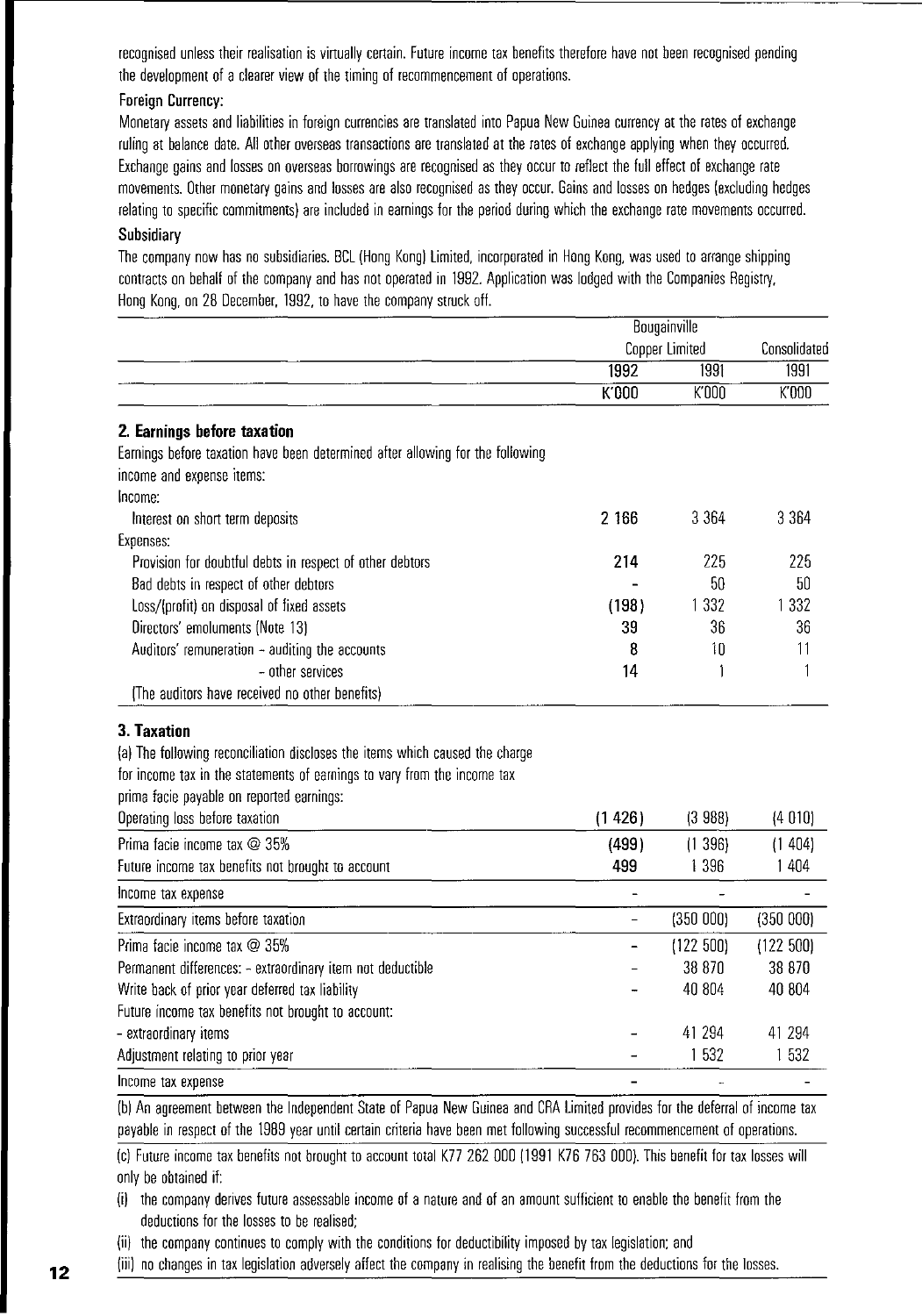|                                                   | Bougainville |                |              |  |
|---------------------------------------------------|--------------|----------------|--------------|--|
|                                                   |              | Copper Limited | Consolidated |  |
|                                                   | 1992         | 1991           | 1991         |  |
|                                                   | K'000        | K'000          | K'000        |  |
| 4. Extraordinary items                            |              |                |              |  |
| Mine assets provision (see notes 8 and 9)         |              | 350 000        | 350 000      |  |
| Less income tax effect                            |              | (83630)        | (83630)      |  |
|                                                   |              | 266 370        | 266 370      |  |
| Deferred income tax liability written back        |              | (40 804)       | (40 804)     |  |
| Future income tax benefits not brought to account |              | 83 630         | 83 630       |  |
|                                                   |              | 309 196        | 309 196      |  |

As referred to in note 1. (a) to the accounts, it seems certain that considerable deterioration of the mine assets will have occurred. However, as access to the mine site has not been possible, the extent of the necessary write-downs is not capable of reliable measurement or estimation.

In 1991 a general provision was made for the indeterminate level of deterioration, damage and pilferage of the mine assets which might have occurred, and the deferred income tax liability previously provided has been written back as an extraordinary item. As referred to in note 1. (b) no normal depreciation charge has been made in these accounts due to the cessation of operations and the general provision for deterioration, damage and pilferage has not been increased in 1992.

#### **5, Exchange Fluctuation**

| J. LAGHANG I IUGUAHUN  |                                                                                                                         |         |        |        |
|------------------------|-------------------------------------------------------------------------------------------------------------------------|---------|--------|--------|
|                        | (a) The net exchange gain reflected in earnings arose from:                                                             |         |        |        |
| Overseas cash balances |                                                                                                                         | 1521    | 52     | 52     |
| Other                  |                                                                                                                         | 9       | 13     | 13     |
| Net exchange gain      |                                                                                                                         | 1530    | 65     | 65     |
|                        | (b) Foreign currency amounts included in current assets and current liabilities<br>that are not effectively hedged are: |         |        |        |
| Current assets:        | kina equivalent of US dollars                                                                                           | 44 019  | 46 423 | 46 425 |
|                        | kina equivalent of Australian dollars                                                                                   | 2 7 0 4 | 2003   | 2003   |
|                        | Current liabilities: kina equivalent of US dollars                                                                      | 4       | 658    | 660    |
|                        | kina equivalent of Australian dollars                                                                                   | 221     | 457    | 457    |
|                        | No foreign currency amounts are included in non-current assets and non-current liabilities.                             |         |        |        |

#### **6, Loans**

No long term loan facilities are in place.

| 7. Creditors             |         |        |         |
|--------------------------|---------|--------|---------|
| Landowners' compensation | 4 9 9 8 | 2696   | 2 696   |
| Trade creditors          | 6991    | 7 897  | 7 899   |
| Other creditors          | 95      | 139    | 139     |
| Related corporations     | 550     | 272    | 272     |
|                          | 12 634  | 11 004 | l 1 006 |

Landowners' compensation is transferred each quarter into a separate interest bearing bank account and shown in the accounts of the company with an offset amount in Other Debtors (note 10.).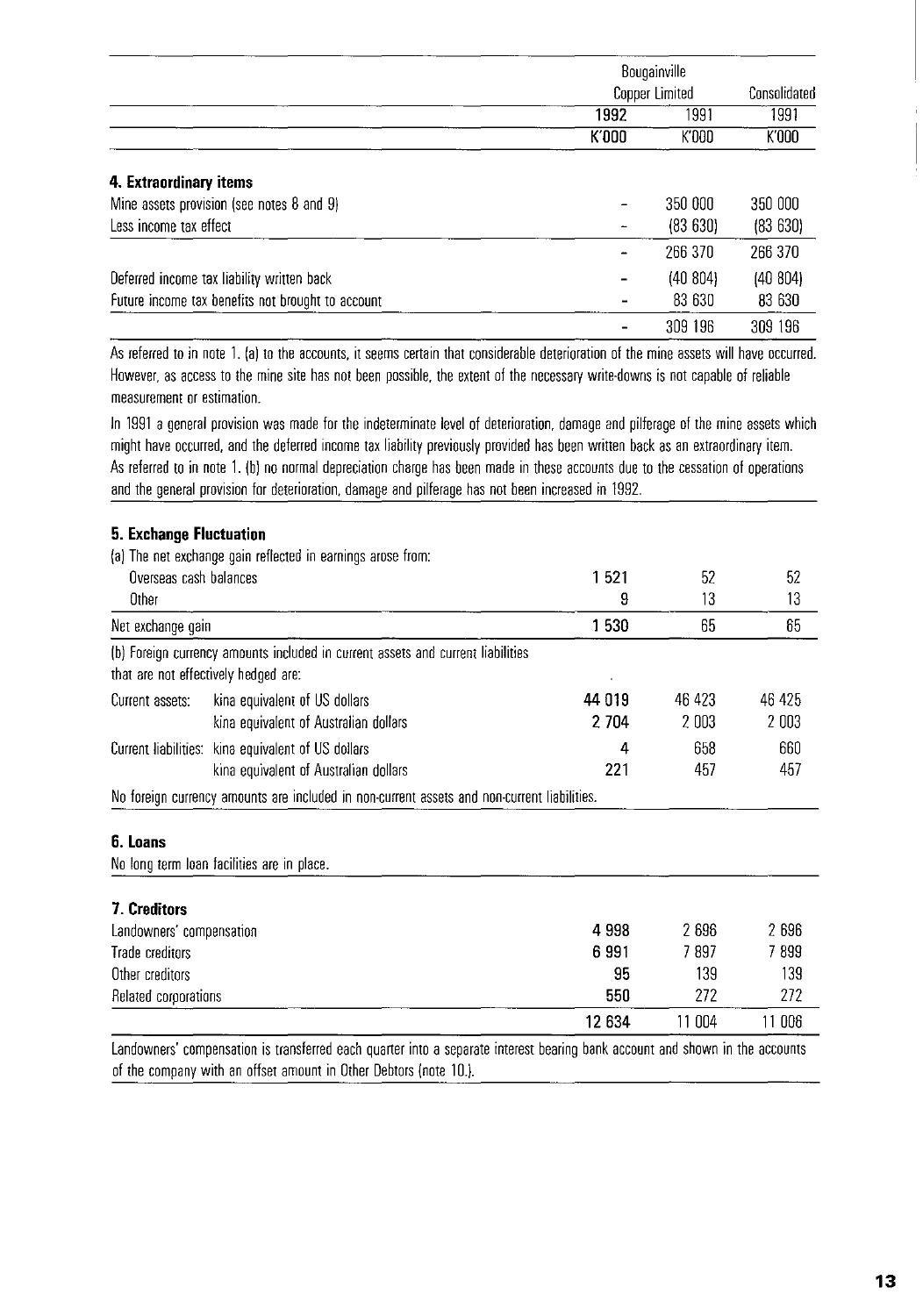|                                                                                                                                                           | Bougainville |                       |              |  |
|-----------------------------------------------------------------------------------------------------------------------------------------------------------|--------------|-----------------------|--------------|--|
|                                                                                                                                                           |              | <b>Copper Limited</b> | Consolidated |  |
|                                                                                                                                                           | 1992         | 1991                  | 1991         |  |
|                                                                                                                                                           | K'000        | K'000                 | K'000        |  |
| 8. Mine Assets                                                                                                                                            |              |                       |              |  |
| (a) Mine development and buildings                                                                                                                        |              |                       |              |  |
| - at directors' 1980 valuation                                                                                                                            | 292 206      | 292 300               | 292 300      |  |
| Less accumulated depreciation                                                                                                                             | 159 721      | 159 721               | 159 721      |  |
|                                                                                                                                                           | 132 485      | 132 579               | 132 579      |  |
| - at cost                                                                                                                                                 | 102 988      | 102 988               | 102 988      |  |
| Less accumulated depreciation                                                                                                                             | 38 664       | 38 664                | 38 664       |  |
|                                                                                                                                                           | 64 324       | 64 324                | 64 324       |  |
| Net mine development and buildings                                                                                                                        | 196 809      | 196 903               | 196 903      |  |
| (b) Plant, machinery & equipment                                                                                                                          |              |                       |              |  |
| - at directors' 1980 valuation                                                                                                                            | 245 177      | 245 177               | 245 177      |  |
| Less accumulated depreciation                                                                                                                             | 148 866      | 148 866               | 148 866      |  |
|                                                                                                                                                           | 96 311       | 96 311                | 96 311       |  |
| - at cost                                                                                                                                                 | 304 475      | 304 546               | 304 546      |  |
| Less accumulated depreciation                                                                                                                             | 104 703      | 104 728               | 104 728      |  |
|                                                                                                                                                           | 199 772      | 199 818               | 199 818      |  |
| Net plant, machinery & equipment                                                                                                                          | 296 083      | 296 129               | 296 129      |  |
| (c) Mine property                                                                                                                                         |              |                       |              |  |
| $-$ at cost                                                                                                                                               | 62 121       | 62 121                | 62 121       |  |
| Less accumulated amortisation                                                                                                                             | 46 204       | 46 204                | 46 204       |  |
| Net mine property                                                                                                                                         | 15 917       | 15917                 | 15 917       |  |
| (d) Capitalised works in progress                                                                                                                         |              |                       |              |  |
| - at cost                                                                                                                                                 | 32 570       | 32 543                | 32 543       |  |
| Total property, plant & equipment                                                                                                                         |              |                       |              |  |
| - at cost or valuation                                                                                                                                    | 039 537      | 1 039 675             | 1 039 675    |  |
| Less accumulated depreciation/amortisation                                                                                                                | 498 158      | 498 183               | 498 183      |  |
| Net book value                                                                                                                                            | 541 379      | 541 492               | 541 492      |  |
| Stores                                                                                                                                                    | 10 003       | 10 003                | 10 003       |  |
| Total mine assets                                                                                                                                         | 551 382      | 551 495               | 551 495      |  |
| Less general provision for deterioration, damage and pilferage since the                                                                                  |              |                       |              |  |
| withdrawal of company personnel                                                                                                                           | 350 000      | 350 000               | 350 000      |  |
| Net value                                                                                                                                                 | 201 382      | 201 495               | 201 495      |  |
| The basis of valuation of these assets are set out in note 1. (b) of the accounts and attention is drawn to note 1. (a)<br>titled "Basis of Preparation". |              |                       |              |  |

| <b>9. Asset Revaluation Reserve</b>                                                                                                                                                                                                                                                                                                                                                                                                                                                                                                                                                                   |        |         |        |
|-------------------------------------------------------------------------------------------------------------------------------------------------------------------------------------------------------------------------------------------------------------------------------------------------------------------------------------------------------------------------------------------------------------------------------------------------------------------------------------------------------------------------------------------------------------------------------------------------------|--------|---------|--------|
| Asset revaluation reserve                                                                                                                                                                                                                                                                                                                                                                                                                                                                                                                                                                             | 31 276 | -31 276 | 31 276 |
| In 1980 mine assets were revalued by K300 million. A majority of the reserve created by this revaluation was distributed to<br>shareholders by way of bonus shares leaving a residual amount as shown in this note that has been carried forward. In 1991<br>a general provision for deterioration, damage and pilferage of K350 million was made for the reasons set out in note 1. (a).<br>This provision does not represent a revaluation of mine assets and in accordance with generally accepted accounting principles<br>no adjustment has been made to the residual asset revaluation reserve. |        |         |        |

| <b>10. Other Debtors</b>                             |         |       |         |
|------------------------------------------------------|---------|-------|---------|
| Landowners' compensation on interest bearing deposit | 4998    | 2 696 | 2 6 9 6 |
| Other debtors                                        | 5 2 3 7 | 5082  | 5 072   |
| Provision for doubtful debts                         | (799)   | (585) | (585)   |
|                                                      | 9436    | 7 193 | 7 183   |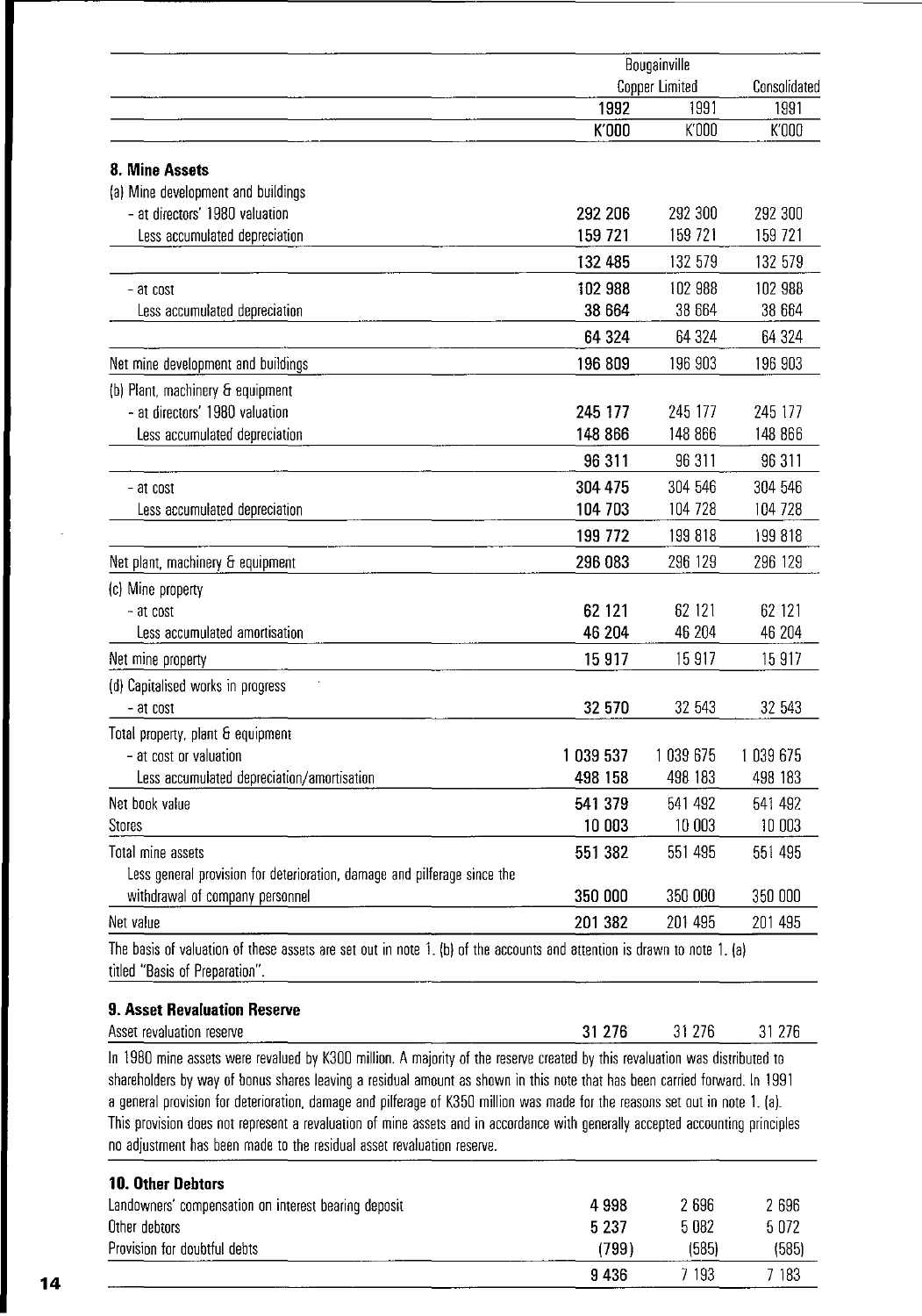|                                                                       | Bougainville<br>Copper Limited |       | Consolidated |  |
|-----------------------------------------------------------------------|--------------------------------|-------|--------------|--|
|                                                                       | 1991<br>1992                   |       | 1991         |  |
|                                                                       | K'000                          | K'000 | K'000        |  |
| 11. Commitments                                                       |                                |       |              |  |
| Operating lease commitments not reflected in the financial statements | 21                             | 779   | 779          |  |
|                                                                       |                                |       |              |  |

#### **12. Capital**

The authorised capital of K425 000 000 consists of 425 000 000 ordinary shares of one kina each. The issued capital of the company is 401 062 500 ordinary shares of one kina each, fully paid. No change in authorised or issued capital occurred during 1992.

|                                                                                                                                | 1992    |              | 1991    |              |
|--------------------------------------------------------------------------------------------------------------------------------|---------|--------------|---------|--------------|
|                                                                                                                                |         | Related      |         | Related      |
|                                                                                                                                | Company | Corporations | Company | Corporations |
|                                                                                                                                | K'000   | K'000        | K'000   | K'000        |
| 13. Directors' Emoluments                                                                                                      |         |              |         |              |
| The total of the emoluments received, or due and receivable                                                                    |         |              |         |              |
| (whether from the company or from related parties) by:                                                                         |         |              |         |              |
| (a) Directors of the company engaged in the full time                                                                          |         |              |         |              |
| employment of the company or its related parties (including                                                                    |         |              |         |              |
| all bonuses and commissions received or receivable by them                                                                     |         |              |         |              |
| as employees), was                                                                                                             |         | 1 1 7 2      |         | ∣246         |
| (b) Directors of the company not engaged in the full time                                                                      |         |              |         |              |
| employment of the company or its related parties                                                                               | 39      | 9            | 36      | 16           |
| No commissions for subscribing for, or agreeing to procure subscriptions for any shares in or debentures of the company or any |         |              |         |              |

related corporations. were received or are due and receivable by any director.

#### **14. Contingent Liabilities and Assets**

Bougainville Copper Limited is contractually obliged to reimburse Shell Papua New Guinea Ply Limited for any retail sales tax payable by Shell on petroleum products sold to the company. A claim for retail sales tax amounting to approximately K4 663 000 has been lodged by the Nonh Solomons Provincial government. However. the validity of the tax is being disputed by both Shell Papua New Guinea Pty Limited and the company.

The company has a lease commitment for office premises until 30 June 1995. The premises are currently occupied by a related corporation which is paying all costs. No loss is expected on the outstanding commitment of K450 000.

The directors do not expect the company to suffer any material loss as a result of the cancellation of purchase orders for either revenue or capital contracts.

#### **15. Mining Tenements**

The company holds 100% interest in leases: 1. B9. B6. B8. B7. BIO. B3; and prospecting authorities: 1.2.3.4.5.6. 7A and 7B on Bougainville Island.

#### **16. Holding Company**

The holding company is CRA Limited (incorporated in Australia).

#### **17.** Segmental Information

The company did not trade during the year. Its only assets represent the Panguna mine and associated facilities on Bougainville Island. Papua New Guinea and lirnited plant and equipment in storage in Australia.

#### **18. Related Party Transactions**

Transactions with directors are disclosed in note 13.

In 1992 the company paid fees of K93 215 to CRA Financial Services Limited for managing investment funds and K671 386 to CRA Minerals (PNG) Pty Limited for the provision of office space. staff and related services.

With the exception of the above the company did not enter into any other transactions with related parties.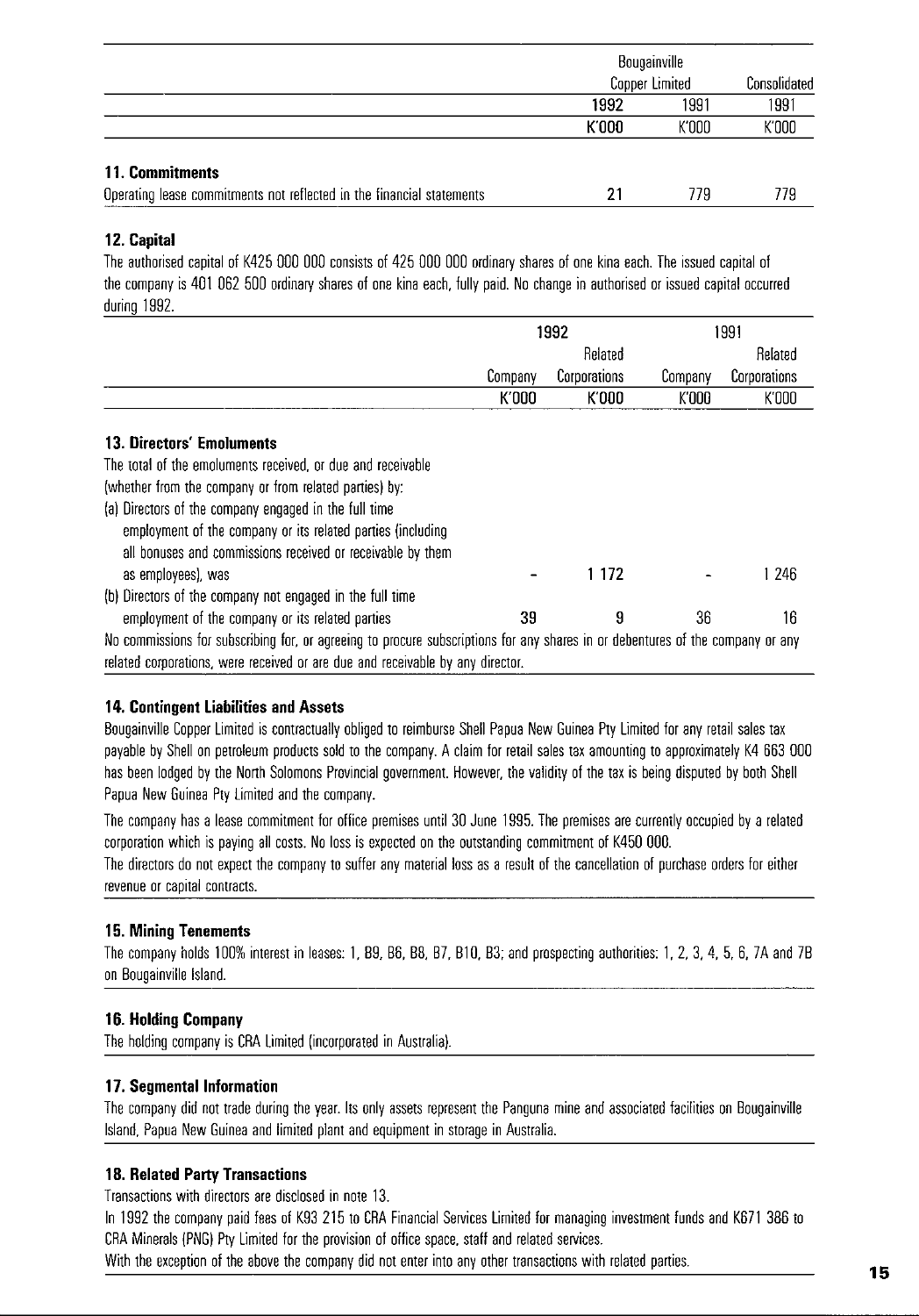

### **Declarations**

#### **Statement by Directors**

The accounts of the company have been prepared using the basis of valuation described **in note 1 to the accounts. The directors believe**  that in the absence of reliable information and **the lack of a more suitable alternative. this is**  the only appropriate basis 10 use. despite the **current cessation of operations. The general**  provision made in 1991 may eventually prove **to be above or below the sum which is**  necessary 10 reflect the actual losses which **will have occurred. For these reasons the directors are unable to determine if the carrying value of the assets included in the accounts is**  properly stated.

Accordingly. the directors are unable to form **an opinion whether or not the accompanying**  statement of earnings and funds statement give **a true and fair view of the results of the**  business of the company for the period covered by the statements or that the accompanying **balance sheet exhibits a true and fair view**  of the state of affairs of the company at the end of that period.

Signed at Port Moresby on this 17th day of February. 1993. On behalf of the Board M. R. RAYNER Chairman I. R. JOHNSON **Director** 

#### **Declaration by Secretary**

I. Andrew Genim Corren. Secretary of Bougainville Copper Limited. do solemnly and sincerely declare that for the reasons stated by the directors of the company in note 1 to the accounts. the accompanying balance sheet. **statement of earnings, and funds statement**  of the company have been prepared on the basis described in that note and on this basis are 10 the best of my knowledge and belief. **correct and I make this solemn declaration**  by virtue of the Oaths. Affirmations and Statutory Declarations Act (Chapter 317). **conscientiously believing the statements contained herein to be true in every particular.** 

Declared at Port Moresby on this 17th day of February. 1993. A. G. CORREN Secretary V. ANI Commissioner for Oaths

#### **Auditors' Report to the Members of Bougainville Copper Limited**

1. We have audited the balance sheet. **statement of earnings and the funds statement**  (the accountsl set out on pages 7 to 15 in accordance with generally accepted auditing standards.

2. These accounts have been prepared with **the inclusion of the company's assets at their**  1 January. 1991 book value. with a separate general provision of K350 million having been made in 1991 for the value of the indeterminate level of deterioration. damage and pilferage of **mine assets which is expected to have occurred**  in the period since the withdrawal of company personnel from Bougainville in early 1990. As explained in note 1. (a) to the accounts, **it is not possible, at present, to determine when the company will resume operations at the**  Panguna mine on Bougainville Island. or 10 **measure or estimate reliably the extent of**  deterioration, damage and pilferage of mine assets.

**3. While the directors have made this provision**  in good faith based on the limited information available 10 them. it must be recognised that **the actual extent of the necessary write-downs**  can only be established when access to the **mine site by appropriate company personnel**  is again possible.

4. In our opinion. providing for the probable loss from deterioration. damage or pilferage is the **appropriate accounting treatment for the actual losses which will have occurred in the period**  to 31 December. 1992. However. as the actual extent of such losses can only be established **after the company regains access to the mine**  site, we recognise that, at present, those losses **are not capable of reliable measurement or estimation, either by directors or by us.** 

**Accordingly the provision made by directors in**  1991 may eventually prove to be above or below the sum which is necessary to reflect **these losses.** 

5. If the company is ultimately unable to recommence operations successfully at the **Panguna mine, in our opinion, the company's mine assets, as disclosed in the accounts,**  would need to be written off. less any amounts which may be recovered by sale or **compensation.** 

6. In the absence of all the necessary **information and explanations we require,**  (because both we and the directors have been unable to obtain access to Bougainville Island) **and for the reasons set out above, we are unable to form an opinion as to whether or not the provision against the net book value of**  mine assets of K350 million is adequate or not. Accordingly we are unable to form an opinion as to whether or not the carrying value of the **mine assets, as disclosed in these accounts,**  is properly stated.

7. These assets which represent 7B% of the book value of total assets and B5% of the book **value of net tangible assets are of fundamental imponance to the presentation of the accounts. In view of the uncertainty over the quantum**  of the general provision that has been made **against these assets, as set out above, we are unable to form an opinion as to whether or not the accounts give a true and fair view**  of the state of affairs of the company as at 31 December. 1992 and the results for the year ended on that date.

B. In our opinion. except that the records **of mine assets may not be a reflection of the existence and value of those assets on Bougainville Island, the remaining accounting and other records, including registers, examined**  by us have been properly kept in accordance with the Companies Act (Chapter 146).

#### COOPERS & LYBRAND

by P. A. Atwood Registered under the Accountants Registration Act (Chapter 89). Port Moresby, on this 17th day of February. 1993.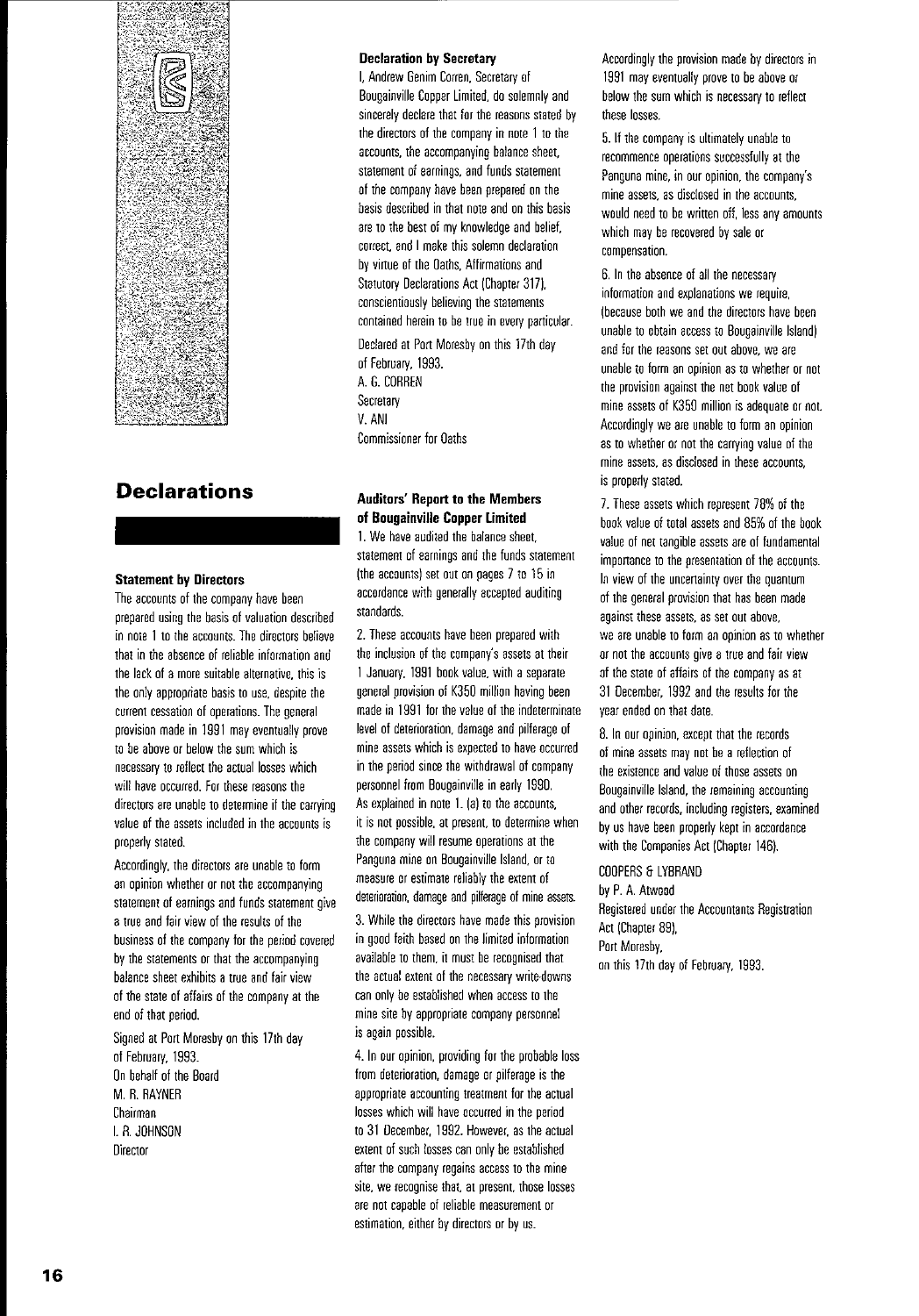

### **Corporate Information**

#### **Bougainville Copper Limited**

!Incorporated in Papua New Guinea) Regislered **Office:**  1st Floor, Magoru Motu Building, Champion Parade, Port Moresby, Papua New Guinea, Telephone 212044

# Facsimile 213634

**Principal Registered Office in Australia:**  Bougainville Copper Limited A,RB,N, **007** 497 869 Level 31, 55 Collins Street, Melbourne, Vic. **3000.**  Telephone: (03)283 3333 Telex: AA30108 Facsimile: (03)283 3707

#### Share Registers:

c/o KPMG Peat Marwick, 161 Collins Street, Melbourne, Vic. 3000. Telephone: (03) 288 5555,

Postal Address: G.P.O. 80x 2975EE Melbourne, Vic. **3001.** 

A.C.T.: c/o KPMG Peat Marwick, **80** Nonhbourne Avenue, Canberra City 2601, A.C.T.

P.N.G.: P.O. Box 1274, Port Moresby, Papua New Guinea.

#### Stock Exchange:

Listed with the Australian Stock Exchange Limited.

### **Auditors:**

Coopers & Lybrand,

#### **Bankers: Commonwealth Bank ot Australia.**

**Papua New Guinea Banking Corporation.** 

#### **Solicitors:**

Arthur Robinson & Hedderwicks, Gadens Ridgeway.

#### **Twenty largest shareholders**

The twenty largest shareholders as at 17 February, 1993 and the number of shares held by each were:

| Name and<br>Registered<br>Address        | Shares      | % of<br>issued<br>shares |
|------------------------------------------|-------------|--------------------------|
| 1 CRA Limited                            |             |                          |
| Melbourne Vic                            | 210 788 514 | 52.56                    |
| 2 The Independent State of Papua         |             |                          |
| New Guinea                               | 76 430 809  |                          |
| 3 ANZ Nominees Limited                   |             | 19.06                    |
|                                          |             |                          |
| Melbourne Vic                            | 31 553 795  | 7.87                     |
| 4 Citicorp Nominees Pty Limited          |             |                          |
| Melbourne Vic                            | 23 573 044  | 5.88                     |
| 5 National Nominees Limited              |             |                          |
| Melbourne Vic                            | 5 578 301   | 1.39                     |
| 6 Pendal Nominees Pty Limited            |             |                          |
| Australia Square NSW 4 714 483           |             | 1.18                     |
| 7 CRA Base Metals Pty Limited            |             |                          |
| Melbourne Vic                            | 4 099 452   | 1.02                     |
| 8 Westpac Custodian                      |             |                          |
| Nominees Limited                         |             |                          |
| Sydney NSW                               | 3 824 707   | 0.95                     |
| 9 Bougainville Copper Foundation         |             |                          |
| Port Moresby PNG 3 600 000               |             | 0.90                     |
| 10 State Services & Statutory            |             |                          |
| Authorities Superannuation Fund          |             |                          |
| Board Port Moresby PNG 2 561 500         |             | 0.64                     |
| 11 MLC Life Limited                      |             |                          |
| North Sydney NSW 2 373 200               |             | 0.60                     |
| 12 Indosuez Nominees Pty Limited         |             |                          |
| Melbourne Vic                            | 1 054 974   | 0.26                     |
| 13 Barclays Australia Custodian Services |             |                          |
| Limited                                  |             |                          |
| Sydney NSW                               | 853 590     | 0.21                     |
| 14 City of Bradford                      |             |                          |
| Metropolitan Council                     |             |                          |
| <b>Bradford UK</b>                       | 836.000     | 0.21                     |
| 15 Lawrence Neville                      |             |                          |
| Lancelot Platt                           |             |                          |
| Kingsgrove NSW                           | 800 000     | 0.20                     |
| 16 Chase Manhattan                       |             |                          |
| Nominees Limited                         |             |                          |
| Sydney NSW                               | 768 200     | 0.19                     |
| 17 Fraser Nominees (Private) Limited     |             |                          |
| Singapore                                | 669 526     | 0.17                     |
| 18 Franz Heinrich Rast                   |             |                          |
| <b>Bulli NSW</b>                         | 612 986     |                          |
|                                          |             | 0.15                     |
| 19 State Superannuation Board            |             |                          |
| of Victoria                              |             |                          |
| Sydney NSW                               | 511 900     | 0.13                     |
| 20 FAI General Insurance Company Ltd     |             |                          |
| Sydney NSW                               | 480 000     | 0.12                     |
|                                          | 375 684 981 | 93.67                    |

#### **Distribution of shares**

As at 17 February, 1993. The issued shares of the company were 401 062 500 fully paid one kina shares, each carrying one voting right. The number of shareholders was 19851. The distribution of holdings of the issued shares was:  $\%$ 1- 1 000 shares 16163 81.42 1 001- 5 000 shares 2964 14,93 5 001-10 000 shares 418 2.11  $1001$  shares and over  $\frac{1001}{154}$  shares and over<br>Total shareholders<br>There were 15 761 holdings of shares (79.40%) 19851 100,00 numbering less than 1,000 shares which do not form a marketable parcel. 93.67% of the total issued shares were held by or on behalf of the 20 largest shareholders, The substantial shareholders were: CRA Limited and its wholly·owned subsidiary CRA Base Metals Pty, Limited - 214 887 966 shares (53,5B%): The RTZ Corporation PLC has an interest in the same shares through its wholly·owned subsidiaries' **(Tinto Holdings Australia Pty. limited, Melbourne**  Vic., R.T.Z. Australian Holdings Limited, RTZ Pacific Holdings Limited, and RTZ International Holdings limited, all of London, UK) interests in CRA limited and CRA 8ase Metals Pty. limited: The Independent State of Papua New Guinea - 76430809 shares (19,06%), **Directors' interests Directors' interests in the share capital of the company and its related companies as at**  17 February, 1993 were: D. S. Carruthers 3 828 CRA Shares

| 194 Comalco shares     |
|------------------------|
| 22 500 CRA (A) options |
| 1 000 CRA (B) options  |
| 22 500 CRA (A) options |
| 1 000 CRA (B) options  |
| No interests           |
| 30 000 CRA (A) options |
| 1 000 CRA (B) options  |
| No interests           |
| 1 325 CRA shares       |
| 65 Comalco shares      |
| 50 000 CRA (A) options |
| 1 000 CRA (B) options  |
| 360 BCL shares         |
| No interests           |
|                        |

#### **Abbreviations:**

**BCL - 80ugainville Copper Limited CRA - CRA Limited CRA (A) - Options to acquire CRA Shares allocated pursuant to the Senior Executive Share Plan 1990. CRA (8) - Opiions to acquire CRA shares allocated pursuant to the CRA Group Employee Participation Scheme 1990. Comalco - Comalco limited**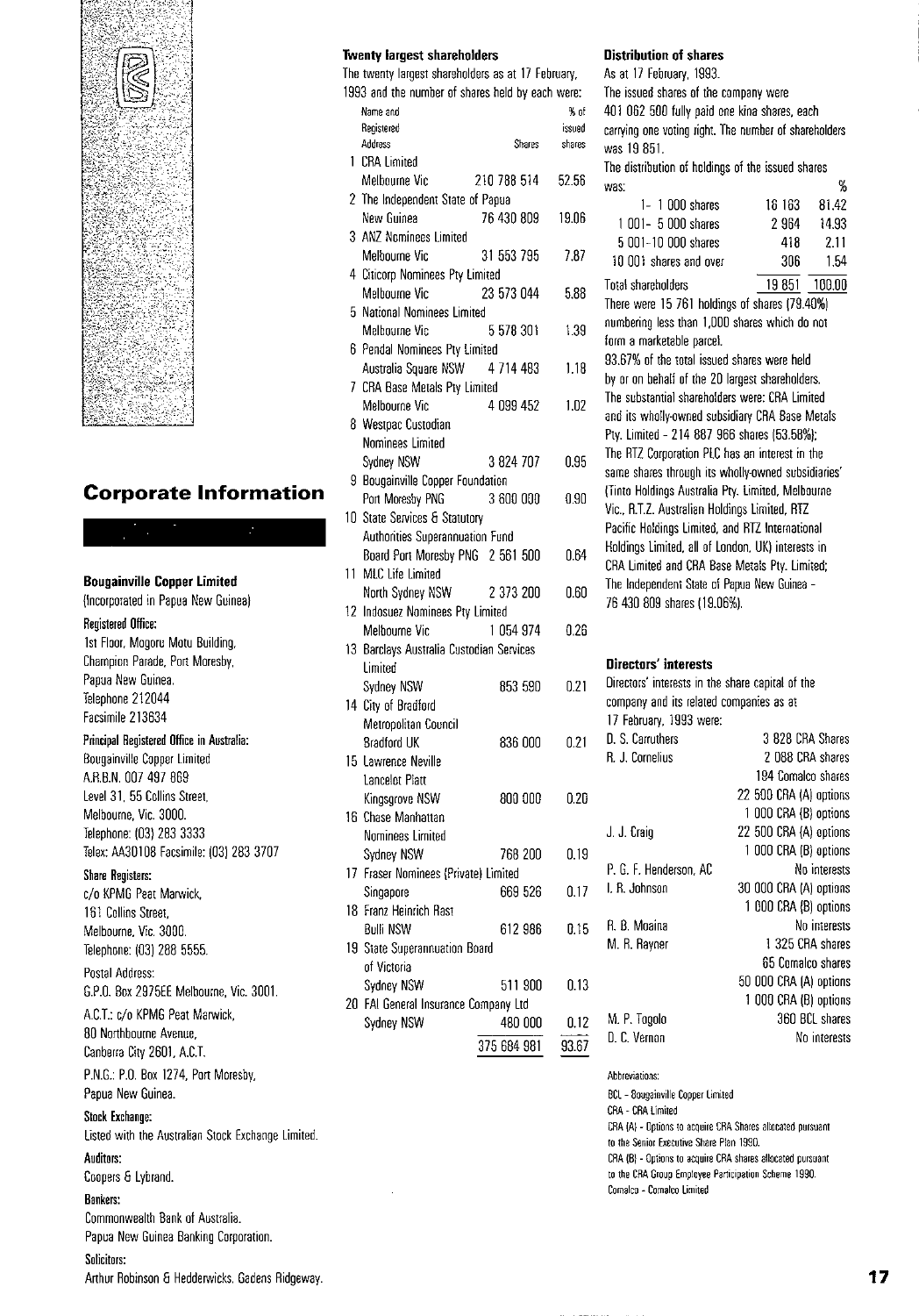

### **Statistical Summary**

| <b>Financial</b>                                    |                           | 1992                     | 1991                             | 1990                         | 1989                         | 1988              | 1987            |
|-----------------------------------------------------|---------------------------|--------------------------|----------------------------------|------------------------------|------------------------------|-------------------|-----------------|
| Earnings (K million)                                |                           |                          |                                  |                              |                              |                   |                 |
| Net sales revenue and other income *****            |                           | 2.2                      | $\overline{3.3}$                 | 80.2                         | 231.6                        | 493.4             | 415.4           |
| Operating and other expenses****                    |                           | $\overline{5.1}$         | 316.6                            | 36.8                         | 181.7                        | 244.8             | 227.5           |
| Depreciation*****                                   |                           |                          |                                  | 51.5                         | 47.3                         | 43.9              | 49.4            |
| Earnings/(loss) before taxation and exchange gains  |                           | (2.9)                    | (313.3)                          | (8.1)                        | 2.6                          | 204.7             | 138.5           |
| Exchange gains/(losses)                             |                           | 1.5                      | 0.1                              | (0.5)                        | 2.5                          | (2.9)             | 5.7             |
| Earnings/(loss) before taxation                     |                           | (1.4)                    | (313.2)                          | (8.6)                        | $\overline{5.1}$             | 201.8             | 144.2           |
| Taxation                                            |                           | $\blacksquare$           | ÷,                               | 6.0                          | 25.7                         | $\overline{93.2}$ | 50.6            |
| Net earnings/(loss)                                 |                           | (1.4)                    | (313.2)                          | (14.6)                       | (20.6)                       | 108.6             | 93.6            |
| <b>Dividends</b>                                    |                           |                          | $\overline{a}$                   | $\bar{\mathbf{a}}$           | ă,                           | 108.3             | 92.2            |
| Earnings/(losses) retained                          |                           | (1.4)                    | (313.2)                          | (14.6)                       | (20.6)                       | 0.3               | (1.8)           |
| Balance sheet (K million)                           |                           |                          |                                  |                              |                              |                   |                 |
| Property, plant and equipment                       |                           | 201.4                    | 201.5                            | 545.9                        | 595.8                        | 570.0             | 527.8           |
| Investments and loans                               |                           |                          |                                  |                              |                              | 2.2               | 0.7             |
| Current assets                                      |                           | 56.8                     | 56.5                             | 64.7                         | 59.5                         | 250.1             | 260.3           |
| Total assets                                        |                           | 258.2                    | 258.0                            | 610.6                        | 655.3                        | 822.3             | 788.8           |
| Shareholders funds                                  |                           | 236.4                    | 237.9                            | 551.1                        | 565.6                        | 586.2             | 586.0           |
| Exchange fluctuation                                |                           |                          | $\blacksquare$                   | $\overline{\phantom{a}}$     |                              | 0.2               | 0.3             |
| Long-term liabilities                               |                           | 6.8                      | 6.8                              | 47.7                         | 46.9                         | $\overline{23.7}$ | 24.8            |
| <b>Current liabilities</b>                          |                           | 15.0                     | 13.3                             | 11.8                         | 42.8                         | 212.2             | 177.7           |
| Funds employed                                      |                           | 253.2                    | 258.0                            | 610.6                        | 655.3                        | 822.3             | 788.8           |
| <b>Production/Sales</b>                             |                           |                          |                                  |                              |                              |                   |                 |
| Mined                                               |                           |                          |                                  |                              |                              |                   |                 |
| Ore and waste removed                               | (millions of tonnes)      |                          |                                  |                              | 33.27                        | 89.78             | 83.53           |
| Ore milled                                          | (millions of tonnes)      |                          |                                  | $\overline{a}$               | 18.52                        | 47.69             | 48.20           |
| Ore grade                                           |                           |                          |                                  |                              |                              |                   |                 |
| Copper                                              | (per cent)                | $\overline{\phantom{a}}$ | $\overline{\phantom{a}}$         | ÷                            | 0.44                         | 0.41              | 0.41            |
| Gold                                                | (grams/tonne)             | $\overline{a}$           | ÷,                               | $\overline{a}$               | 0.50                         | 0.41              | 0.43            |
| Produced                                            |                           |                          |                                  |                              |                              |                   |                 |
| Concentrate                                         | (thousands of dry tonnes) | $\overline{\phantom{0}}$ |                                  | ä,                           | 224.6                        | 552.0             | 585.5           |
| Contained copper                                    | (thousands of dry tonnes) | $\blacksquare$           | $\equiv$                         | $\overline{ }$               | 68.7                         | 166.0             | 178.2           |
| Concentrate grade                                   |                           |                          | ÷                                |                              |                              |                   |                 |
| Copper                                              | (per cent)                | $\overline{a}$           | $\overline{\phantom{0}}$         | $\ddot{\phantom{1}}$         | 30.1                         | 30.1              | 30.4            |
| Gold                                                | (grams/tonne)             |                          | $\overline{\phantom{0}}$         | L,                           | 31.0                         | 25.1              | 25.8            |
| Silver                                              | (grams/tonne)             | $\overline{a}$           | $\blacksquare$                   | $\overline{a}$               | 91.2                         | 87.7              | 86.4            |
| Shipped<br><b>Total concentrate</b>                 |                           |                          |                                  |                              |                              |                   |                 |
| Destination:                                        | (thousands of dry tonnes) | ۰                        |                                  | $\overline{\phantom{a}}$     | 250.8                        | 570.8             | 567.6           |
| Japan                                               |                           |                          |                                  |                              | 40.2                         |                   |                 |
| Other Asian                                         | (per cent)<br>(per cent)  | $\overline{\phantom{m}}$ | $\blacksquare$                   | $\blacksquare$               | 34.3                         | 45.4<br>23.4      | 32.6<br>33.5    |
| Europe                                              | (per cent)                |                          |                                  |                              | 25.5                         | 27.7              |                 |
| All Other                                           | {per cent }               | ۰                        | -                                | $\overline{a}$               | $\overline{0.0}$             | 3.5               | 33.9<br>0.0     |
| Values                                              |                           |                          |                                  |                              |                              |                   |                 |
| Gross concentrate sales value (before treatment     |                           |                          |                                  |                              |                              |                   |                 |
| and refining charges, freight, etc.)                | {K million}               |                          | $\qquad \qquad \blacksquare$     | $0.3\,$                      | 260.0                        | 561.0             | 489.4           |
| Contribution by:                                    |                           |                          |                                  |                              |                              |                   |                 |
| Copper                                              | (per cent)                |                          |                                  | 61                           | 68                           | 68                | 60              |
| Gold                                                | (per cent)                |                          | $\overline{a}$                   | 38                           | $\overline{31}$              | 30                | $\overline{38}$ |
| <b>Other</b>                                        |                           |                          |                                  |                              |                              |                   |                 |
| US\$/Kina exchange rate                             |                           | 1.04                     | 1.05                             | 1.05                         | 1.17                         | 1.16              | 1.10            |
| Average metal prices                                |                           |                          |                                  |                              |                              |                   |                 |
| LME copper                                          | (USc/lb)                  | 103.0                    | 106.0                            | 119.8                        | 129.0                        | 117.9             | 81.0            |
| London gold market                                  | (USS/oz)                  | 344.0                    | 362.2                            | 382.8                        | 381.0                        | 436.8             | 446.7           |
| Return on shareholders' funds                       | (per cent)                | $\ddot{\phantom{0}}$     | $\overline{\phantom{a}}$         | $\qquad \qquad \blacksquare$ | $\qquad \qquad \blacksquare$ | 18.5              | 16.0            |
| Earnings per share***                               | (toea)                    | $\blacksquare$           |                                  | $\overline{a}$               | $\overline{a}$               | 27.1              | 23.3            |
| Dividends per fully paid share*** (par value K1.00) | (toea)                    |                          |                                  |                              |                              | 27.0              | 23.0            |
| Number of shares issued at end of year              | (millions)                | 401                      | 401                              | 401                          | 401                          | 401               | 401             |
| Number of shareholders at end of year               |                           | 19 851                   | 19 982                           | 20 532                       | 21 287                       | 21 966            | 22 650          |
| Debt/equity ratio                                   |                           | $\qquad \qquad -$        | $\overline{\phantom{m}}$         | $\overline{\phantom{0}}$     | $\overline{\phantom{0}}$     | .002/1            | .004/1          |
| Workforce at end of year                            |                           |                          |                                  |                              |                              |                   |                 |
| Overseas                                            |                           | 1                        | 6                                | 13                           | 330                          | 610               | 699             |
| National                                            |                           | 1                        | $\overline{\boldsymbol{\delta}}$ | $\overline{10}$              | 1987                         | 2950              | 3025            |

Notes: Bonus dividends of 4.0 and 6.7 toea per fully paid share were made in 1979 and 1980 respectively and have been included in the dividend figures for those years. ~Full year figures: but commercial production commenced 1 April, 1972

~\*1972 figure is for Bougainville Mining Limited

\*\*\*1972 to 1979 figures are after adjustment for the 1980 capital reconstruction

\*\*\*\*1989, 1990 and 1991 include extraordinary items of K26.1 million, K28.7 million and K309.2 million respectively

**18** \*\*\*\*\*\*1990 includes extraordinary items of K76.3 million for insurance litigation settlement and K51.5 million for depreciation.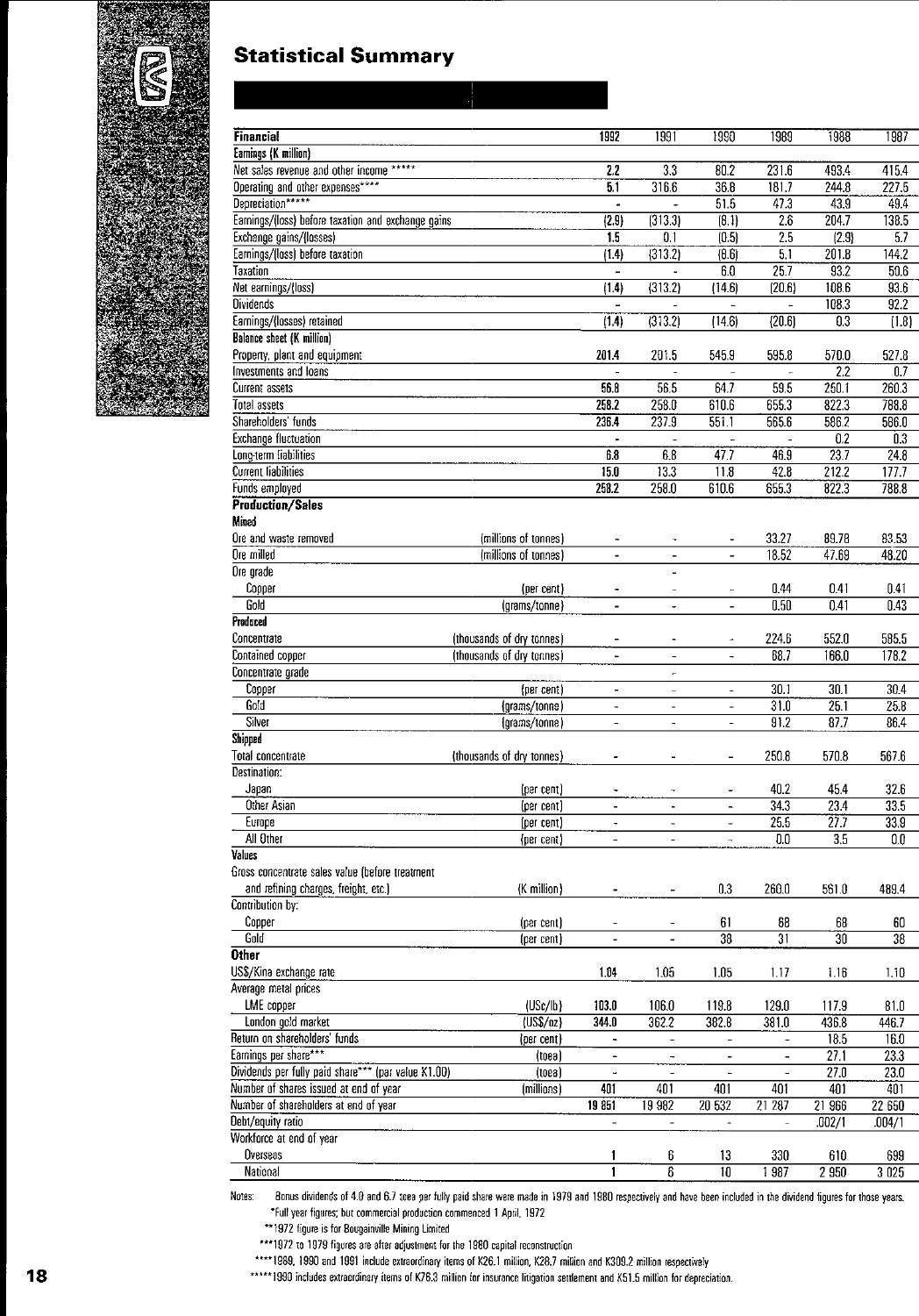| 1986              | 1985            | 1984              | 1983         | 1982            | 1981              | 1980         | 1979               | 1978              | 1977              | 1976            | 1975             | 1974               | 1973              | $1972*$            |
|-------------------|-----------------|-------------------|--------------|-----------------|-------------------|--------------|--------------------|-------------------|-------------------|-----------------|------------------|--------------------|-------------------|--------------------|
| 342.7             | 317.6           | 310.9             | 392.9        | 283.2           | 296.4             | 338.7        | 343.1              | 225.1             | 205.3             | 208.9           | 193.1            | 292.6              | 252.4             | 95.9               |
| 223.7             | 221.5           | 234.8             | 228.1        | 207.2           | 210.8             | 174.8        | 144.1              | 125.0             | 126.8             | 117.5           | 107.2            | $\overline{92.5}$  | 81.8              | $\overline{53.3}$  |
| 473               | 47.6            | 46.5              | 47.0         | 44.2            | 43.3              | 43.8         | 40.7               | 40.4              | $\overline{36.2}$ | 31.1            | 296              | 28.5               | 24.8              | $\overline{14.5}$  |
| 71.7              | 48.5            | 29.6              | 117.8        | 31.8            | 42.3              | 120.1        | 158.3              | 69.7              | 42.3              | 60.3            | 56.3             | $\overline{171.6}$ | 145.8             | $\overline{28.1}$  |
| $\overline{2.3}$  | (1.4)           | (2.8)             | (16.3)       | (3.3)           | $\overline{1.1}$  | 2.6          | 3.5                | 10.3              | (0.1)             | 1.3             | $\overline{2.3}$ | $\overline{95}$    | 12.9              | $\overline{[0.4]}$ |
| 74.0              | 47.1            | 26.8              | 101.5        | 28.5            | 43.4              | 122.7        | 161.8              | 70.0              | 42.2              | 61.6            | 58.6             | 181.1              | 158.7             | $\overline{27.7}$  |
| 28.7              | 19.0            | 15.2              | 46.9         | 17.3            | 20.6              | 51.2         | 77.9               | $\overline{22.0}$ | 13.7              | 20.3            | 12.4             | 66.5               | $\overline{03}$   |                    |
| 45.3              | 28.1            | 11.6              | 54.6         | 11.2            | 22.8              | 71.5         | 83.9               | 48.0              | 28.5              | 41.3            | 46.2             | 114.6              | 158.4             | 27.7               |
| 44.1              | 28.1            | 16.0              | 52.1         | 10.0            | $\overline{20.1}$ | 80.2         | 106.9              | 40.1              | 214               | 26.7            | 26.7             | 73.5               | 814               | $\overline{11.0}$  |
| $\overline{1.2}$  | $\blacksquare$  | (4.4)             | 2.5          | 1.2             | $\overline{27}$   | (8.7)        | (23.0)             | 79                | 7.1               | 14.6            | 19.5             | $-41.1$            | 770               | 16.7               |
|                   |                 |                   |              |                 |                   |              |                    |                   |                   |                 |                  |                    |                   |                    |
| 550.1<br>0.7      | 558.5<br>0.2    | 576.2<br>0.2      | 594.9<br>0.3 | 622.8<br>0.1    | 611.2<br>0.1      | 610.8<br>0.1 | 325.4<br>0.1       | 340.1<br>0.1      | 352.2<br>0.1      | 350.4<br>0. i   | 346.0<br>0.1     | 352.2<br>0.1       | 371.7<br>0.1      | 378.7              |
| 190.1             | 160.4           | 152.9             | 185.3        | 155.9           | 148.7             | 148.4        | $\overline{201.0}$ | 125.8             | 137.1             | 136.0           | 1295             | 205.6              | 130.4             | $\overline{73.9}$  |
| 740.9             | 719.1           | 729.3             | 780.5        | 778.8           | 760.0             | 759.3        | 526.5              | 466.0             | 4894              | 486.5           | 4756             | 5579               | 502.2             | 452.6              |
| 587.7             | 586.5           | 586.5             | 590.9        | 588.4           | 587.2             | 584.5        | 2945               | 317.5             | 309.7             | 302.5           | 287.9            | 268.4              | 2274              | 1467               |
| (3.2)             | (5.9)           | (5.3)             | (4.7)        | 1.5             | 1.5               | 5.1          | 5.4                | 9.0               | 14.6              | 9.0             | 11.5             | 19.1               | 395               | $\overline{24.2}$  |
| 48.1              | 52.4            | 52.5              | 51.6         | 125.6           | 80.1              | 25.7         | $\overline{36.2}$  | 42.1              | 53.3              | 101.7           | 106.8            | 121.1              | 127.5             | 204.0              |
| 108.3             | 86.1            | 95.6              | 142.7        | 70.2            | 91.2              | 144.0        | 190.4              | 974               | 111.8             | 733             | 694              | 149.3              | 107.8             | $\overline{777}$   |
| 740.9             | 719.1           | 729.3             | 780.5        | 778.8           | 760.0             | 759.3        | 526.5              | 466.0             | 489.4             | 4865            | 4756             | 557.9              | 502.2             | 452.6              |
|                   |                 |                   |              |                 |                   |              |                    |                   |                   |                 |                  |                    |                   |                    |
|                   |                 |                   |              |                 |                   |              |                    |                   |                   |                 |                  |                    |                   |                    |
| 79.16             | 73.62           | 74.4              | 81.00        | 76.22           | 77.56             | 79.76        | 75.97<br>36.17     | 79.05             | 70.79<br>34.11    | 58.54<br>31.21  | 56.40            | 56.00              | 56.65<br>29.14    | 46.75              |
| 47.89             | 50.07           | 46.52             | 47.73        | 41.74           | 37.53             | 37.62        |                    | 38.12             |                   |                 | 31.08            | 30.14              |                   | 21.89              |
| 0.42              | 0.42            | 0.42              | 0.46         | 0.47            | 0.51              | 0.46         | 0.55               | 0.60              | 0.61              | 0.64            | 0.64             | 0.70               | 0.73              | 0.76               |
| 0.48              | 0.42            | 0.48              | 0.55         | 0.60            | 0.59              | 0.50         | 0.75               | 0.82              | 0.90              | 0.87            | 0.80             | $\overline{1.02}$  | 1.03              | $\overline{077}$   |
|                   |                 |                   |              |                 |                   |              |                    |                   |                   |                 |                  |                    |                   |                    |
| 586.6             | 581.8           | 542.3             | 636.9        | 598.6           | 576.4             | 510.4        | 584.7              | 658.6             | 615.6             | 596.8           | 596.0            | 640.8              | 650.2             | 438.1              |
| 178.6             | 175.0           | 164.4             | 183.2        | 170.0           | 165.4             | 146.8        | $\frac{1}{170.8}$  | 198.6             | 1823              | 176.5           | 172.5            | 184.1              | 182.9             | 124.0              |
|                   |                 |                   |              |                 |                   |              |                    |                   |                   |                 |                  |                    |                   |                    |
| 30.5              | 30.1            | 30.3              | 28.8         | 28.4            | 287               | 28.8         | 29.2               | 30.2              | 296               | 29.6            | 28.9             | $\sqrt{287}$       | 28.1              | 28.3               |
| $\overline{27.9}$ | 24.7            | $\overline{28.9}$ | 28.3         | 29.3            | 29.2              | 27.5         | 337                | 35.5              | 363               | 33.9            | 30.5             | $\overline{320}$   | 31.6              | $\overline{273}$   |
| 85.9              | 79.3            | $\overline{81.9}$ | 74,4         | 72.1            | 73.5              | 72.2         | $\frac{1}{763}$    | 79.8              | $\overline{770}$  | 76.1            | 71.0             | $\overline{72.3}$  | 690               | 69.3               |
|                   |                 |                   |              |                 |                   |              |                    |                   |                   |                 |                  |                    |                   |                    |
| 589.4             | 560.0           | 550.8             | 636.1        | 599.6           | 596.2             | 494.4        | 586.5              | 640.9             | 614.8             | 605.8           | 587.0            | 665.8              | 625.2             | 434.4              |
| 43.2              | 44.1            | 51.9              | 47.0         | 46.6            | 49.8              | 54.5         | 56.0               | 51.0              | 54.8              | 423             | 42.7             | 51.5               | 54.8              | 48.1               |
| 15.4              | 15.7            | $\overline{12.3}$ | 11.0         | 66              | 3.3               | 4.1          | $\overline{37}$    | $\overline{32}$   | 1.6               | 1.7             | 1.7              | 0.0                | 0.0               | $\overline{0.0}$   |
| 41.4              | 40.2            | $\overline{35.8}$ | 42.0         | 45.1            | 45.4              | 41.4         | $\overline{40.3}$  | 42.0              | 39.9              | 46.5            | 53.8             | 41.9               | 37.8              | 49.4               |
| 0.0               | 0.0             | 0.0               | 0.0          | 1.7             | $\overline{1.5}$  | 0.0          | $\overline{0.0}$   | 3.8               | $\overline{3.7}$  | 9.5             | 1.8              | 6.6                | 7.4               | $\overline{2.5}$   |
|                   |                 |                   |              |                 |                   |              |                    |                   |                   |                 |                  |                    |                   |                    |
|                   |                 |                   |              |                 |                   |              |                    |                   |                   |                 |                  |                    |                   |                    |
| 417.9             | 381.3           | 373.4             | 454.6        | 343.6           | 355.2             | 3863         | 407.0              | 294.5             | 2663              | 260.3           | 219.4            | 307.4              | 270.8             | 118,8              |
|                   |                 |                   |              |                 |                   |              |                    |                   |                   |                 |                  |                    |                   |                    |
| 54                | 61              | 53                | 52           | 51              | 54                | 51           | 60                 | 64                | 66                | 74              | 69               | 74                 | 83                | 83                 |
| $\overline{44}$   | $\overline{37}$ | $\overline{45}$   | 46           | $\overline{47}$ | 44                | 46           | $\overline{37}$    | $\overline{34}$   | $\overline{32}$   | $\overline{24}$ | $\overline{29}$  | $\overline{25}$    | 16                | $\overline{16}$    |
| 1.03              | 1.00            | 1.11              | 1.19         | 1.35            | 1.48              | 1.50         | 1.41               | 1.42              | 1.27              | 1.26            | 1.31             | 143                | 1.42              | 1.19               |
|                   |                 |                   |              |                 |                   |              |                    |                   |                   |                 |                  |                    |                   |                    |
| 62.3              | 64.3            | 62.4              | 71.9         | 67.1            | 79.0              | 99.2         | 89.8               | 61.9              | 59.3              | 63.6            | 55.9             | 93.3               | 80.9              | 48.6               |
| 367.9             | 317.3           | 360.8             | 423.5        | 375.6           | 459.9             | 614.7        | 304.7              | 193.5             | 147.8             | 124.8           | 160.9            | 158.7              | 97.3              | 58.2               |
| 7.7               | 4.8             | 2.0               | 9.3          | 1.9             | 3.9               | 16.3         | 27.4               | 15.3              | 9.3               | 14.0            | 16.6             | 46.2               | 84.1              | 18.9               |
| 11.3              | 7.0             | 2.9               | 13.6         | 2.8             | 5.7               | 17.8         | 20.9               | 12.0              | 7.1               | 10.3            | 11.5             | 28.6               | 39.5              | 6.9                |
| 11.0              | 7.0             | $\overline{40}$   | 13.0         | 2.5             | 5.0               | 200          | 267                | 10.0              | 53                | 6.7             | 67               | 18.3               | $\overline{20.0}$ | $\overline{2.7}$   |
| 401               | 401             | $-401$            | 401          | 401             | 401               | 401          | 267                | 267               | 267               | 267             | 267              | $\overline{267}$   | 267               | $260**$            |
| 24 680            | 27117           | 30435             | 32 834       | 36 486          | 38 027            | 38 326       | 38750              | 40 935            | 43 820            | 50 082          | 54 129           | 55 558             | 45 3 53           | 46 726             |
| $\sqrt{0.05/1}$   | 0.06/1          | 0.09/1            | 0.10/1       | 0.20/1          | 0.17/1            | 0.05/1       | 0.15/1             | 0.19/1            | 0.37/1            | 0.40/1          | 0.44/1           | 0.52/1             | 0.72/1            | 0.62/1             |
|                   |                 |                   |              |                 |                   |              |                    |                   |                   |                 |                  |                    |                   |                    |
| 706<br>2 9 9 3    | 704<br>2 948    | 749<br>2987       | 751<br>3058  | 756<br>3174     | 801<br>3 3 7 7    | 877<br>3416  | 851<br>3314        | 855<br>3 2 4 3    | 853<br>3 0 6 3    | 858<br>2 989    | 942<br>3 0 9 4   | 980<br>3242        | 929<br>2915       | 971<br>2 5 9 4     |
|                   |                 |                   |              |                 |                   |              |                    |                   |                   |                 |                  |                    |                   |                    |